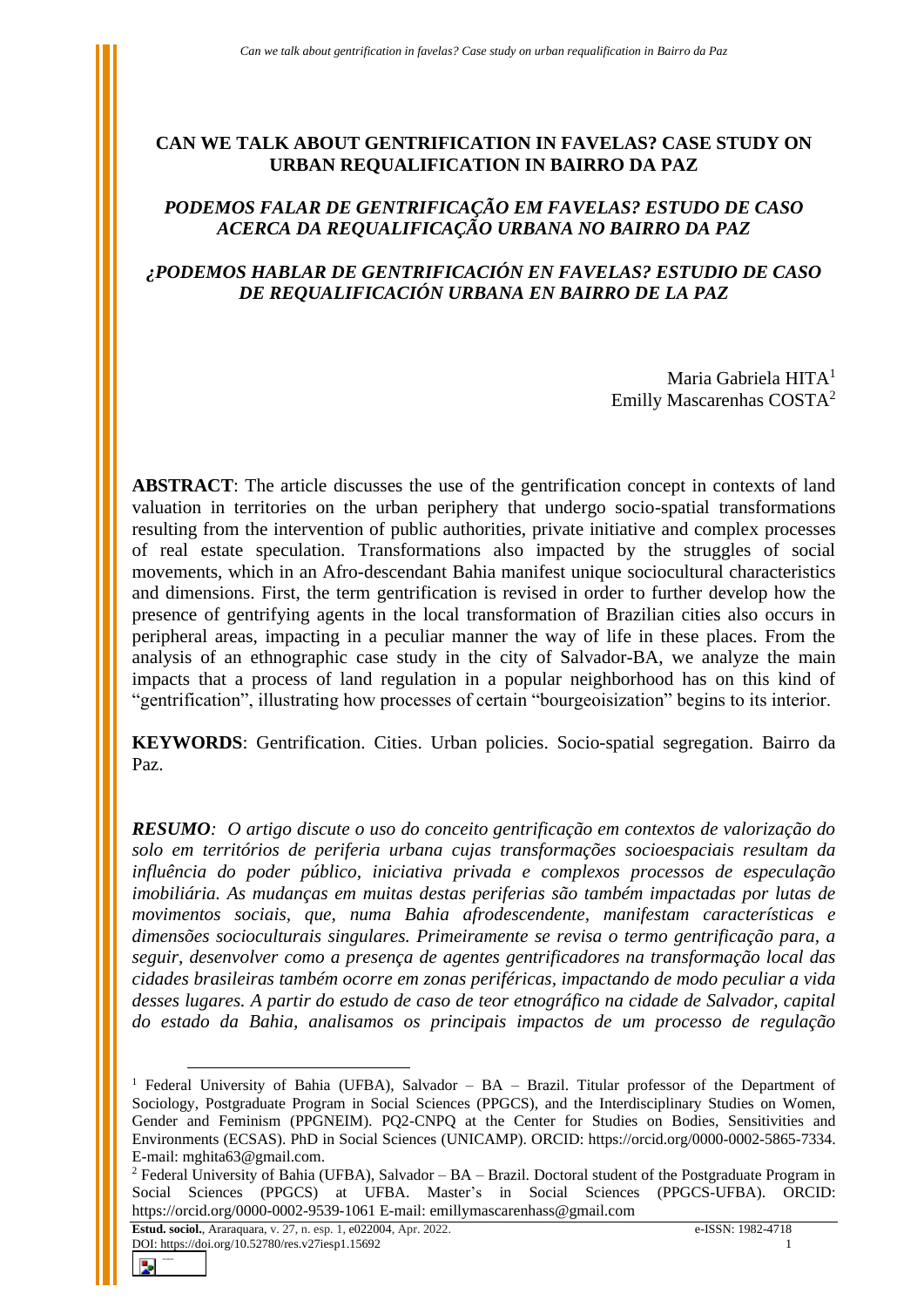*fundiária em bairro popular sobre este tipo de gentrificação, ilustrando o processo de "aburguesamento" que vem ocorrendo na região.* 

*PALAVRAS-CHAVE: Gentrificação. Cidades. Políticas urbanas. Segregação socioespacial. Bairro da Paz.*

*RESUMEN: El artículo discute el uso del concepto de gentrificación en contextos de valoración del suelo en territorios de periferia urbana que sufren transformaciones socioespaciales resultantes de la intervención de las autoridades públicas, la iniciativa privada y procesos complejos de especulación inmobiliaria. Transformaciones también impactadas por las luchas de los movimientos sociales, que en una Bahía afrodescendiente manifiestan características y dimensiones socioculturales únicas. Primero, se revisa el término gentrificación para desarrollar aún más cómo la presencia de agentes gentrificantes en la transformación local de las ciudades brasileñas también ocurre en áreas periféricas, impactando de manera peculiar la forma de vida en estos lugares. A partir del análisis de un estudio de caso etnográfico en la ciudad de Salvador-BA, analizamos los principales impactos que un proceso de ordenamiento territorial en un barrio popular sobre este tipo de "gentrificación", ilustrando como ciertos procesos de cierta "burguesización" se inician a su interior.*

*PALABRAS CLAVE: Gentrificación. Ciudades. Políticas urbanas. Segregación socioespacial. Barrio de Paz.*

#### **Introduction**

The concept of gentrification has been widely used by several areas of knowledge to explain and understand socio-spatial transformations in old urban centers that undergo requalification processes through actions of the public power and the private initiative. In this article, we seek to analyze the current processes of socio-spatial transformation that have taken place in the city of Salvador-BA in recent years, in view of the actions of public-private initiatives and their possible impacts on peripheral communities. In this way, we seek to reflect: are these actions of requalification of peripheries likely to be related to gentrification processes? Or still, can we talk about gentrification in urban peripheries?

We will seek to answer these questions through the analysis of the case study that has been developed in Bairro da Paz (BP) since 2005, emphasizing the period 2013-2016, the initial years of the implementation of the Program Casa Legal (PCL). This program met demands for land regularization by the Municipality of Salvador (PMS) during the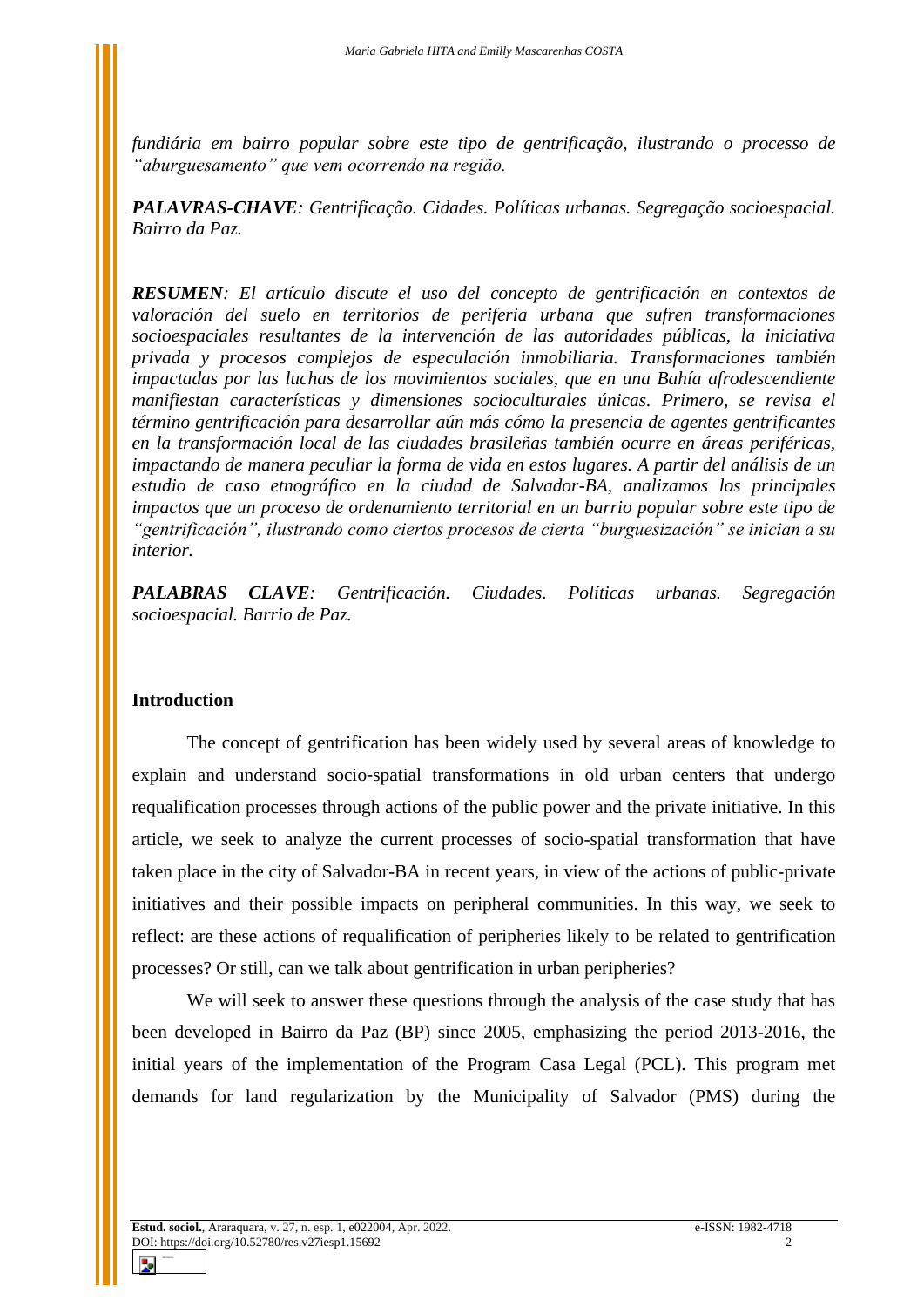governments of Antônio Carlos Magalhães Neto (ACM Neto)<sup>3</sup>. Through the implementation of the PCL, we aim to discuss the use of the concept of gentrification in processes of spatial and real estate valuation of originally peripheral neighborhoods, highlighting the importance of the effects that public and/or private actions produce in transforming the city and, therefore, consequently, the urban and sociocultural life of these places.

In recent years, the BP and its surroundings have undergone significant changes through actions of urban requalification and expansion of the public transport network, which affect the physical space and the socioeconomic and cultural composition of the community. We believe that such factors can be associated with a new mode of gentrification, even though this process occurs in a subtle and gradual way.

Part of the studies on the subject defend the inseparable relationship between the development of cities and the uses of their spaces with interests and processes of production/reproduction of capital, which configures and organizes territories across the globe. The urban growth in Latin America was marked by the displacement of the working classes from the urban centers to the peripheries, due to the housing cost of the central regions, occupied by the wealthier classes. The prototype of residential occupation in cities around the world has been transformed: increasingly, the middle and upper classes have occupied regions further away from the city center in search of greater security and quality of life (CALDEIRA, 2000).

This movement tends to be accompanied by a reduction in investments in these regions, intensifying with the increase in occupation by residents with lower purchasing power. The gentrification processes are part of new types of transformations that have taken place in the central regions of the city that seek to revalue these central spaces. The term is used to describe processes of urban requalification in neighborhoods that were "abandoned" and neglected by the government and real estate capital in the various processes of urban expansion, which, recently, have again attracted the attention of these economic groups that seek to ennoble them, with the intuition that they will once again be occupied and/or frequented by wealthier social classes, or even by tourists (SMITH, 2007; LEITE, 2002).

From the premise that not only the old and/or historic centers have gone through processes of valuation whose tendency is to increase the cost of local living, transforming the socioeconomic profile of its residents, this article aims to discuss the uses of the term



<sup>3</sup> Data collected in the research project coordinated by Hita: *Impacto da Implantação do PCL e da Base Comunitária de Segurança no Bairro da Paz (2013-2017)* and Dissertation carried out by Costa (2017): *Casa Legal: estudo de caso sobre o Programa de regularização fundiária em Salvador-Ba*.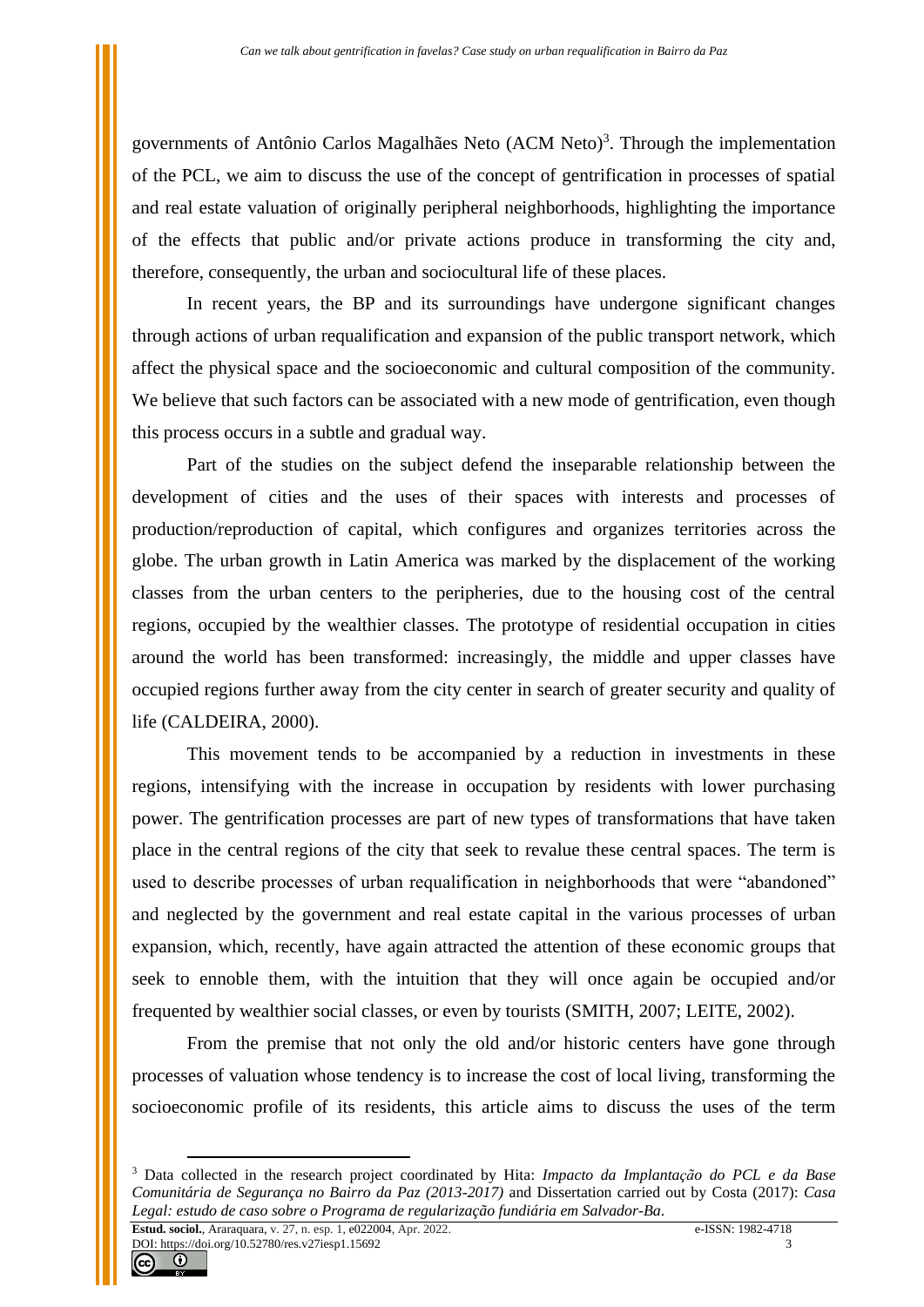gentrification with the aim to include in this debate processes of ennoblement of regions originally occupied by poorer populations<sup>4</sup> that have been attracting speculative interests from real estate capital and the private sector. In this way, we use the concept to account for processes of revaluation and requalification in popular neighborhoods, regardless of how far they are from the historic center and/or previous occupation by wealthier classes than those who currently reside there. Hita and Gledhill (2010) use the terminology "low-level gentrification" to support the transformations that have taken place in the BP, when comparing it with what occurs in the Old Center of Salvador. Through this comparison, it is noticeable that both locations – the old center of Salvador and the BP – share common characteristics and many differences. In these terms, for them:

> The future of places like Bairro da Paz could be considered as a kind of "low-level gentrification", if one considers the basis for the removal of residents from areas of environmental risk and the growing trend towards an increasing concentration of property in the hands of new residents with better jobs and higher incomes (HITA; GLEDHILL, 2010, p. 55, our translation).

#### **Gentrification: revisiting the term**

The concept of gentrification was first used by Ruth Glass (2018), in the 1960s, to describe the return of the middle classes to the urban centers of London, abandoned by the residential suburbanization of the wealthier classes. Highly related to urban and housing transformation processes in Anglo-Saxon countries, gentrification can be defined as a physical, socioeconomic and cultural phenomenon, related to processes of reinvestment and revaluation of areas abandoned by the middle and upper classes in the different processes of urban expansion (BIDOU-ZACHARIESEN, 2006; SMITH, 2006; 2007; MOURAD, FIGUEIREDO; BALTRUSIS, 2014; RIBEIRO, 2014).

The processes of urban expansion in Latin America differ from those in Anglo-Saxon countries, which is why most scholars defend the restriction of the term in Latin American cities. Ribeiro (2014) points out that, despite the need for care to avoid emptying the concept, its plastering can be as wrong as careless application. In this article, the term gentrification is thought of as the process of valuing areas occupied by low-income populations in spaces of high real estate value, regardless of whether these are old/historical centers of the city.



<sup>4</sup> The term periphery must be understood in its social connotation, referring to the idea of precariousness and lack of urban infrastructure and services. Regarding spatial location, the BP is currently located in "a new centrality of the city" of Salvador (HITA, 2017; 2020; SANTOS, 2013).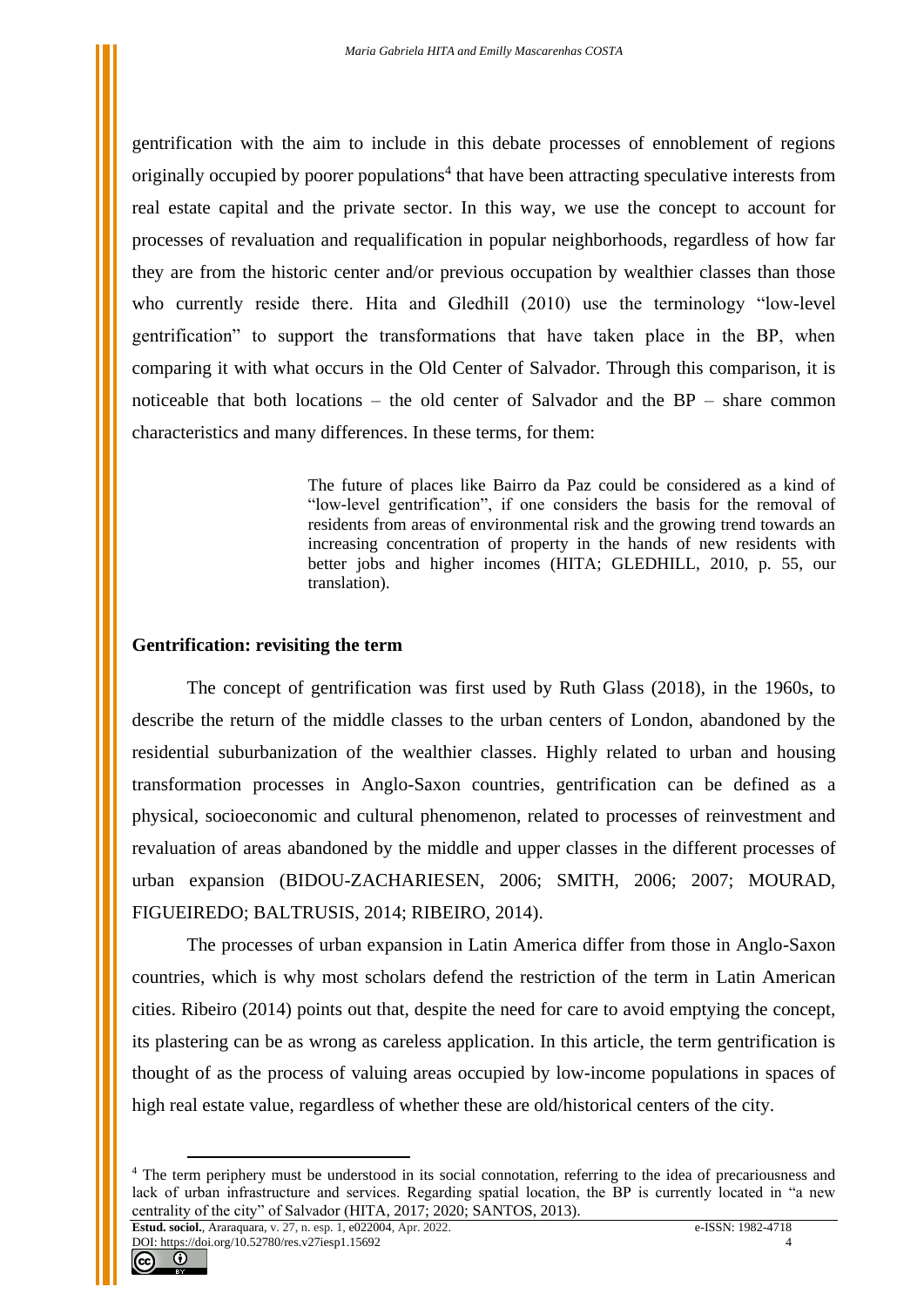Socio-spatial segregation is a striking feature in Brazilian cities, although its manifestation occurs through different patterns throughout the country's urbanization. The classic bibliography calls 'center-periphery' the housing model in which the middle and upper classes remained in urban centers, while workers were forced to look for cheaper alternatives to housing, migrating to the edges of the city. Currently, several researchers, among them Caldeira (2000), have indicated the modification of the housing pattern in Brazilian cities, in which the wealthy classes increasingly distance themselves from urban centers, preferring to live in closed condominiums. This movement creates a new face for the socio-spatial segregation of the city, in which luxury condominiums border favelas<sup>5</sup>. These processes tend to devalue the city centers, which have come to be occupied by lower classes while they have suffered from the neglect of public authorities. In this sense, several studies on gentrification concern processes encouraged by the State, in partnership with the private sector, whose articulations aim to revalue these regions, thus seeking, through reinvestments, to attract new residents and consumers to these places.

Over the years, the concept of gentrification has been used to account for different processes of reoccupation of spaces by the middle and upper classes, in which we can see the transformation of different social and cultural uses of urban space due to the greater promotion of conviviality and consumption through the multiplication of establishments such as boutiques, restaurants, cafes, among many other spaces more frequented by people from the middle and upper classes. These new spaces also aim to attract tourists and new residents of the city, especially those with greater purchasing power, mobilized by the new sociability and all the cultural and historical capital that starts to be updated in these places (LEITE, 2002; CRIEKINGEN, 2006).

We defend that gentrification can be presented as a physical, economic, social and cultural phenomenon, referring to the changes caused by the residential structure, without being restricted to changes in the socioeconomic profile (BIDOU-ZACHARIESEN, 2006). The concept can be useful to analyze and understand urban transformations through structural and economic relationships, even those that seek to understand it from individual or collective actors attracted by the ways of life and consumption referring to the different centers and spaces of the city.



<sup>&</sup>lt;sup>5</sup> Although the study by Caldeira (2000) focuses on the city of São Paulo-SP, it is worth mentioning that this pattern of urban growth has become quite common in Salvador-BA. We can cite as an example the Bairro da Paz, which has been surrounded by an increasing number of gated communities.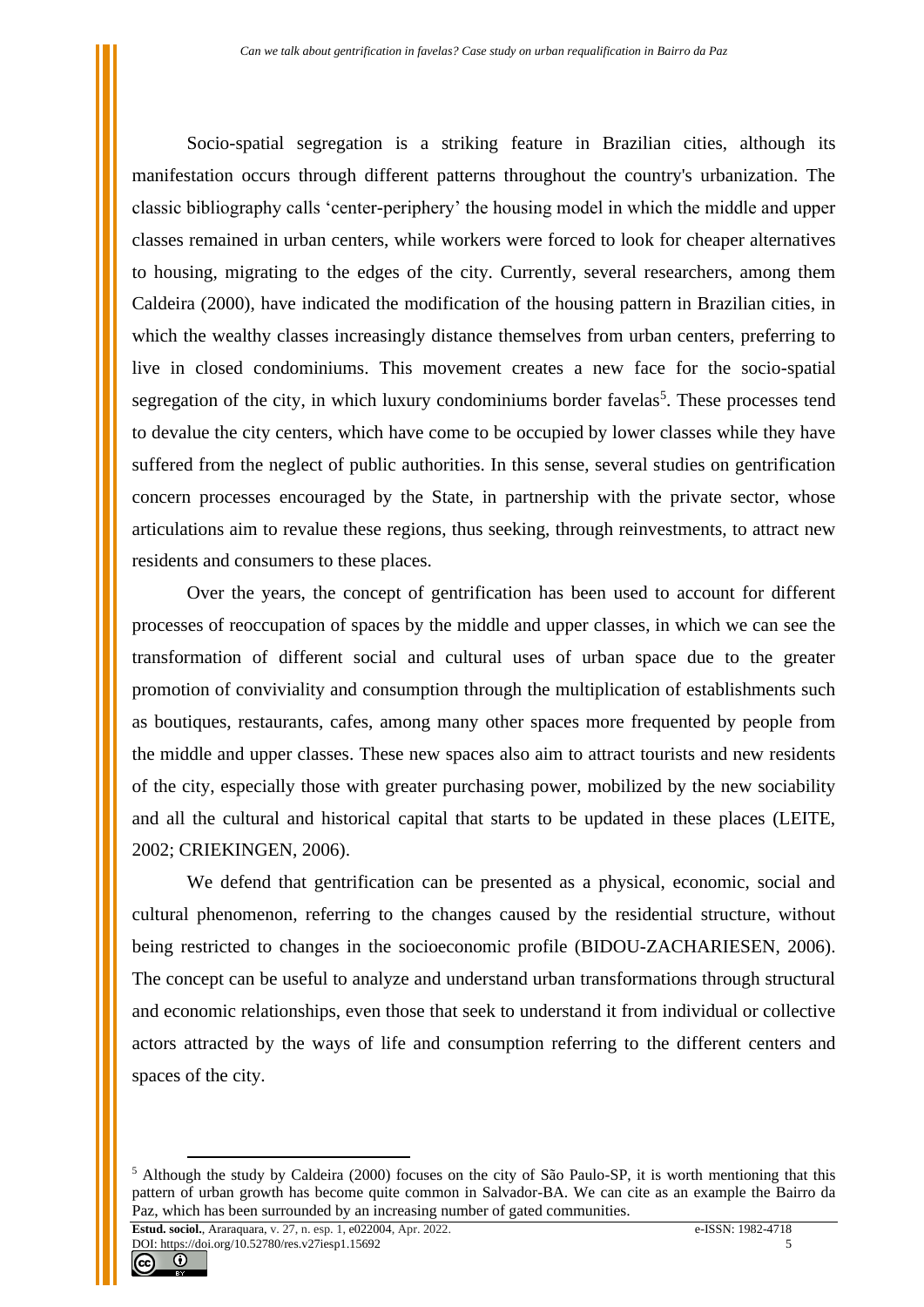The processes of transformation of urban space can be understood more broadly from the relationship between production and capital. The real estate market becomes a fundamental element to understand the dynamics of occupying and producing the and in the urban space. Neil Smith (2006; 2007) explains the dynamics of devaluation/valuation of spaces through the concept of "rent gap"<sup>6</sup>, a term that can help us understand the articulation of the market and the State in the different processes of valuation of territories. If the gentrifying agents brought by Ruth Glass (2018) were individual actors interested in returning to certain regions of the city occupied by poorer residents, currently, the State and the market have played a fundamental role in urban gentrification processes.

The State has played a central role in the processes of urban valuation/devaluation through the implementation and development of public policies that aim to value certain regions of the city, transforming them into more attractive spaces and fostered by the growth of public-private partnerships. These partnerships have worked together and consistently for the development of modern cities increasingly inserted in neoliberal, competitive and strategic logics. The participation of the State and the market as gentrifying agents connect local transformations with those of the global economy, changing gentrification into a worldwide phenomenon (BIDOU-ZACHARIASEN, 2006; SMITH, 2007; 2006, MOURAD; FIGUEIREDO; BALTRUSIS, 2014).

Gentrification should not be understood as a homogeneous phenomenon, the differences of each location need and should be considered, however one cannot lose sight of the transforming pattern of the urban that connects these places to other cities in the world and to the global economy. In this way, this article seeks to expand and adapt the use of the term to different realities, given that we understand that the concept of gentrification can be used both to understand processes of requalification of former elite neighborhoods and to deal with the functional change of old industrial/workers neighborhoods and their social transformations, indicating the existence of two types of "bourgeoisness". The first one occurs through the exclusion of popular categories, while the second is due to the arrival of wealthier people in areas that were, until then, socially mixed or popular. The concept of gentrification is used, in most studies, to account for processes related to "bourgeoisness", arising from the arrival of wealthier social strata in peripheral areas (BIDOU-ZACHARIASEN, 2006).

Urban requalification has been taken as the main guideline for thinking about government actions in peripheral communities, replacing formerly recurring hygiene policies.



<sup>&</sup>lt;sup>6</sup> Smith (2006) points out that processes of expansion of cities to their margins cause the real estate devaluation of these urban centers and the appreciation of the suburbs.s.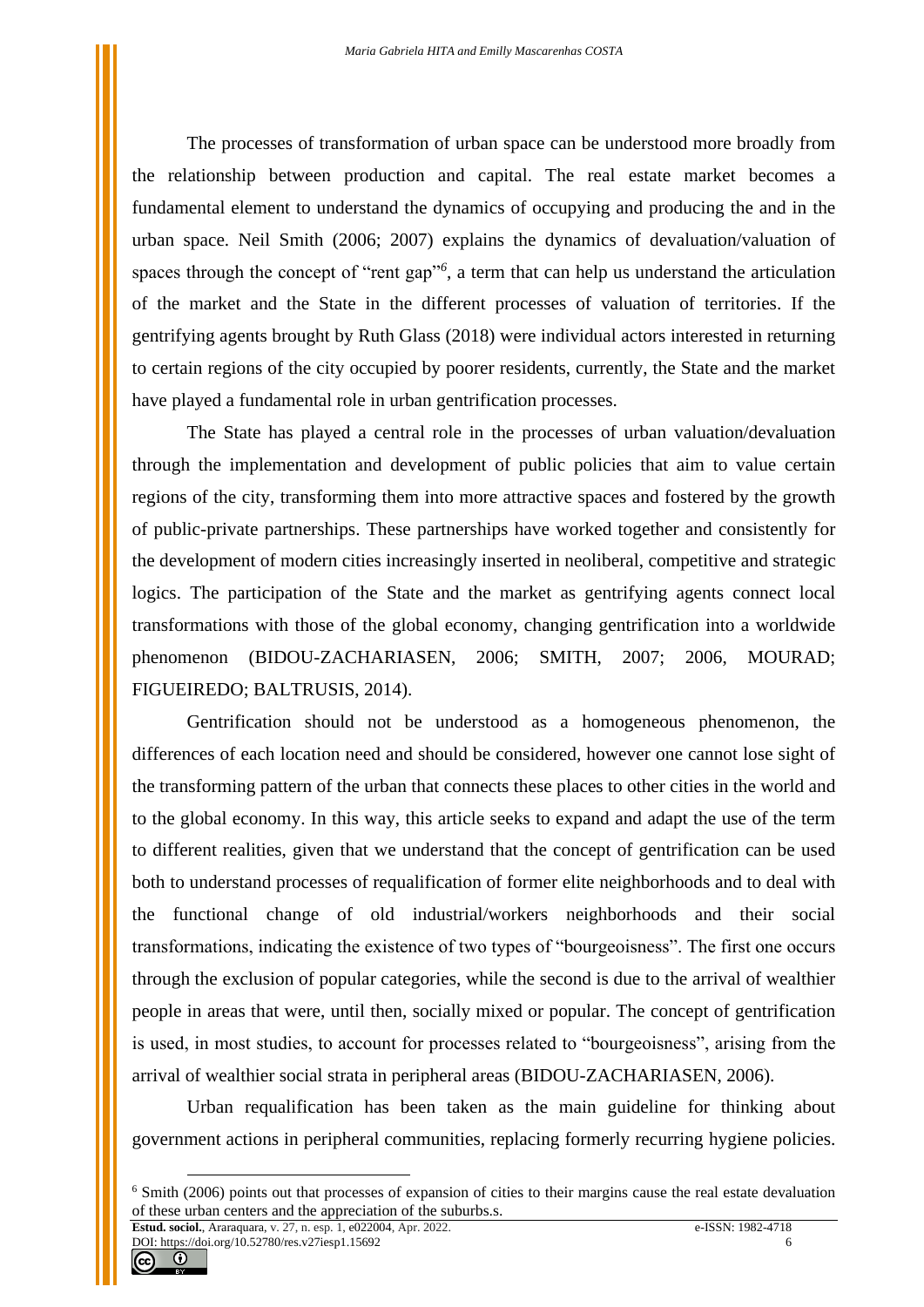The greater tolerance for the permanence of peripheral communities in certain regions of the city does not imply their greater insertion/acceptance in the city. Even today, these spaces are identified by most of the city's population as a locus of violence and criminality. It is not our place here to enter into the discussion about public security or the level of crime in Brazilian peripheries, however, we cannot fail to highlight the relevance and challenges of actions aimed at pacifying favelas - the Pacifying Police Units (UPPs), in Rio de Janeiro, with equivalence, in Bahia, to the Community Security Bases (BSC) – in processes that aimed to revalue and requalify such communities. In the case of Salvador, the implementation of BCS associated with land regulation programs is part of broader urban requalification projects in some cities. This association of factors is, as a rule, the gateway to these "low-level gentrification" processes (FLEURY; OST, 2013; FREEMAN; BURGOS, 2015; HITA; GLEDHILL, 2010).

In this sense, we argue that the use of the concept of gentrification adapted to these new contexts illuminates processes of socio-spatial and cultural transformation that occur in popular neighborhoods, such as BP, as well as others in spaces that have been undergoing gradual changes in the composition of their residents, intensified by the processes of real estate speculation, even when these neighborhoods continue to be recognized as places of poverty. Through this premise, we will discuss the changes arising from urban policies that have occurred in the BP and surroundings since the beginning of the occupation, in the 1980s, in order to discuss the impacts of changes in the neighborhood and in the lives of its residents.

# **Bairro da Paz: between the margins of urban requalification and the center of Afro-Bahian popular culture**

The privileged location and the history of struggle and resistance to the attempts of community removals make Bairro da Paz (BP) a privileged locus to support our hypothesis of requalification in peripheral areas, which, with the growing real estate and urban valuation in the region, must be thought of as a gentrification process, due to the socio-spatial transformations of these places and their neighborhoods. The BP is located on the banks of Avenida Luís Viana Filho, popularly known as Avenida Paralela, where one of the main axes of urban expansion in Salvador was consolidated in the 1970s (SCHEINOWITZ, 1998). The neighborhood, initially called the Malvinas invasion, emerged in the early 1980s from the irregular occupation of private land that came to be appropriated by the Municipality of Salvador (PMS), due to taxes not paid by the original owners. The public domain of the land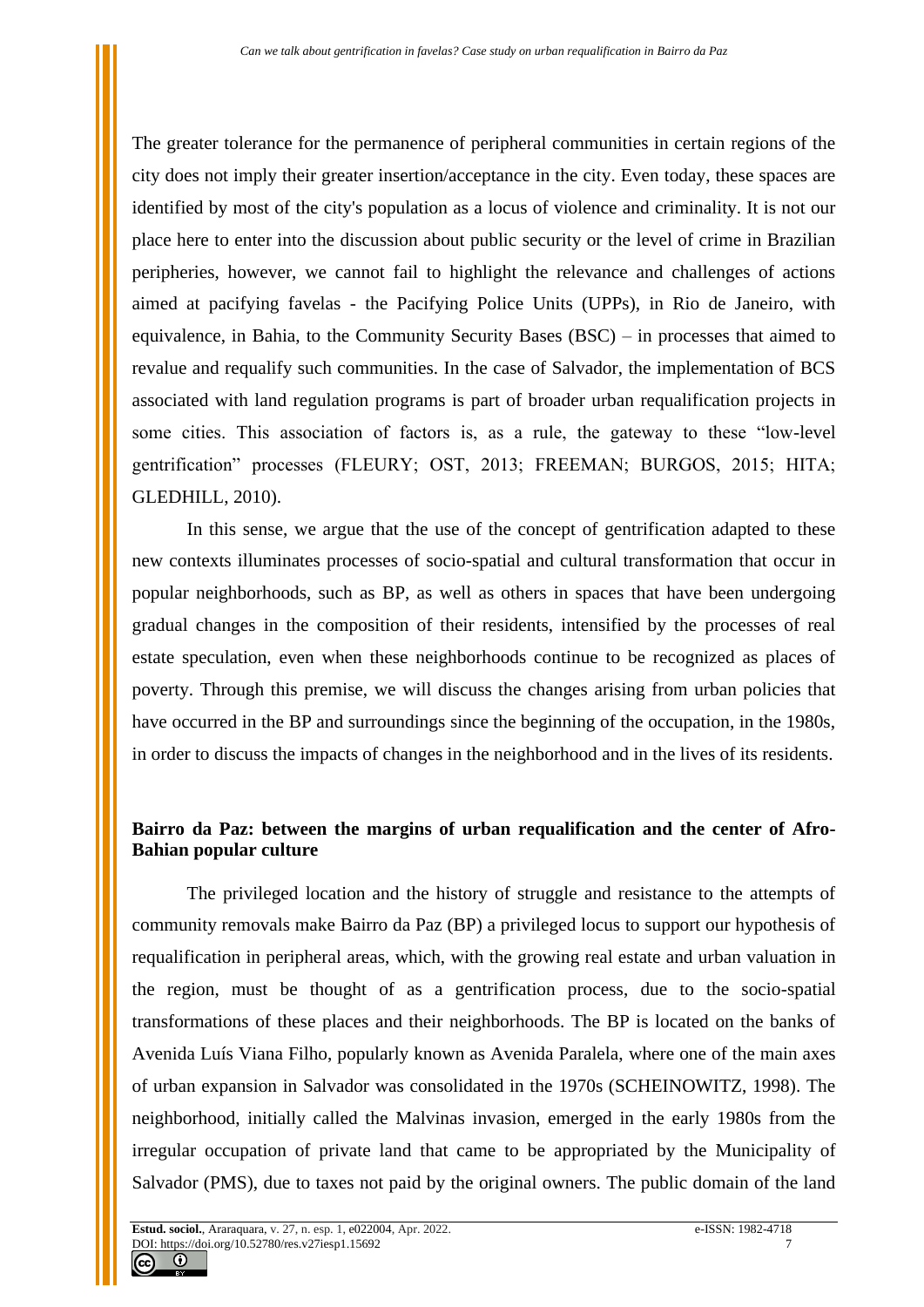did not eliminate the conflict, still latent, over the occupation of that region of the city, a process that occurred, in the past, through violent attacks by the public power to prevent the residents from occupying the space where BP is today.

Older residents and leaders narrate the constant struggle waged against the public authorities to guarantee the right to housing in that part of the city. Such clashes, among other consequences, resulted in the expropriation and transfer of residents to the Subúrbio Ferroviário region. But the Falklands lands were always reoccupied, by old and new residents, who won the right to stay in the neighborhood around 1987, during the government of Waldir Pires, when it became known as Bairro da Paz in allusion the result of this resistance and conquest<sup>7</sup> (ALCÂNTARA, 2005; HITA; DUCCINI, 2007; HITA, 2012; COSTA. 2017).

Since then, the struggle for recognition, dignity and the right to be part of the city of Salvador have been part of the history of the place. Likewise, there was a strong effort from residents to oppose the stigma of violence received by the other inhabitants of Salvador. Among other actions, this process took place through the construction of positive cultural identities and constant demand for rights to full citizenship. Struggles and resistances in Afro-Bahian favelas, like those that characterize the cultural and political identities of the BP, are marked by racial and class dimensions, and cannot be dissociated from the processes of struggle in Afro-descendant Bahia and the emergence of a new type community, racial and cultural identity. A significant part of BP's most recognized leaders are young people and members of Afro-Bahia cultural groups, whose actions and performances fall within the boundaries of essential themes to those of a sociology of culture. Afro-Bahian culture that operates as a privileged background from which most residents act, transit, identify, live the city and build their ways of manifesting, fighting and resisting.

Many of the leaders self-identify as "black" and are sympathizers or activists of the Unified Black Movement; another significant part of its residents make up a wide variety of cultural groups and Afro-Bahian popular culture, with a strong approximation to the culture of the people of santo and *terreiros de candomblé*<sup>8</sup> . It is through claiming the role and value of popular culture produced in the community that most of the leaders working in the BP (self)organize to react to stigma and social exclusion. Other elements are fundamental to the cultural and sociopolitical construction of the BP, which receives transnational influences, including international black groups, such as the United States. In addition, it is worth

<sup>&</sup>lt;sup>7</sup> The term alludes to the Falklands War, which took place in the same period in which the occupation began..

<sup>&</sup>lt;sup>8</sup> For more on these BP cultural groups and their complex relationships with public authorities, politics, national and international Afro identities, as well as the ways in which they connect and move in the city and its main networks of sociability, clientelism and politics, see Azevedo (2017).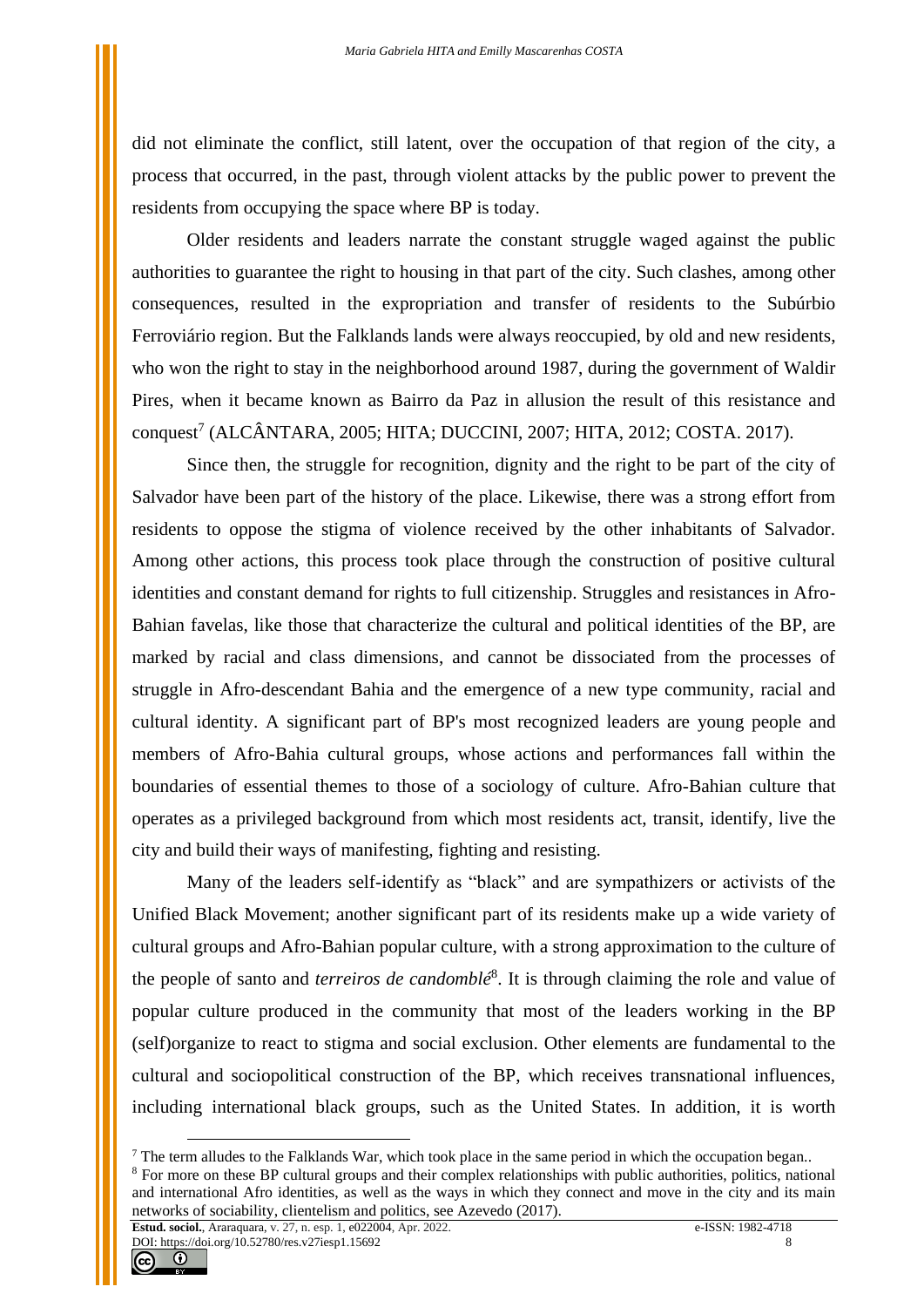considering the presence of different religious groups in addition to those of African origin, such as the Catholic, Evangelical and Spiritist Centers that make up, alongside the residents, sociocultural changes in the community over the years. These groups have exerted a potential influence on the daily life and on the sociability of their members, changing their ways of relating, dressing and behaving. Among such groups, disputes are fought both in the micro and macro-social space of the BP. The clashes, however, do not prevent the union of residents of the most diverse creeds and ideologies to defend collective interests at crucial moments in the history of the community.

In the recent past, many of these struggles took place through demonstrations on Paralela Av., where leaders and residents occupied the space expressing their demands, this was a privileged way for the BP to claim and make itself noticed due to the ability to paralyze the flow of vehicle traffic on one of the main roads in the city. This way of expressing itself is remembered with some nostalgia by many leaders, who lament the loss of the Avenida space and the impacts caused by the marches, since new urban mobility works changed the use and type of access to Paralela, which became mediated by parallel, smaller and more internal streets that allow slower access to neighborhood entrances. For Agier (2011), the street is the space for the manifestation of cultural, political and reinvention dimensions. The manifestations and struggles for the right to the city – characteristics of the ways in which BP leaders and residents are mobilized – can be understood as part of these dimensions and the practices that are inherent to them and also typical of cities<sup>9</sup>. From the streets, actors produce culture and new political acts. Agier (2011) connects art, performance and politics in his studies of the **anthropology of the city**, which is also an **anthropology of rituals**, since, for this author, the productions of ritual acts and performances that create new meanings can be apprehended under two modalities: the forms of interpretation and those of representation. Ritual is an identifier and symbolic mediator of interpretation and representation and can transform a multitude of individuals into "a community". This is what happens in street fights and demonstrations, in moments of political articulation that characterize the ways of acting, fighting and resisting BP residents and leaders, giving them a sense and feeling of belonging, marked by inherently fleeting and cultural qualities, but also, and above all, politics (KRUGER; AGIER 2011). Therefore, when referring from now on to the struggles and resistance of the BP, we are alluding to this special way in which its residents act, socialize, live and produce culture.



<sup>9</sup> BP's political manifestations are also promoted by many of its artists. In cities, the streets have been a privileged stage to express oneself, to manifest, as well as a space for sociability and sharing.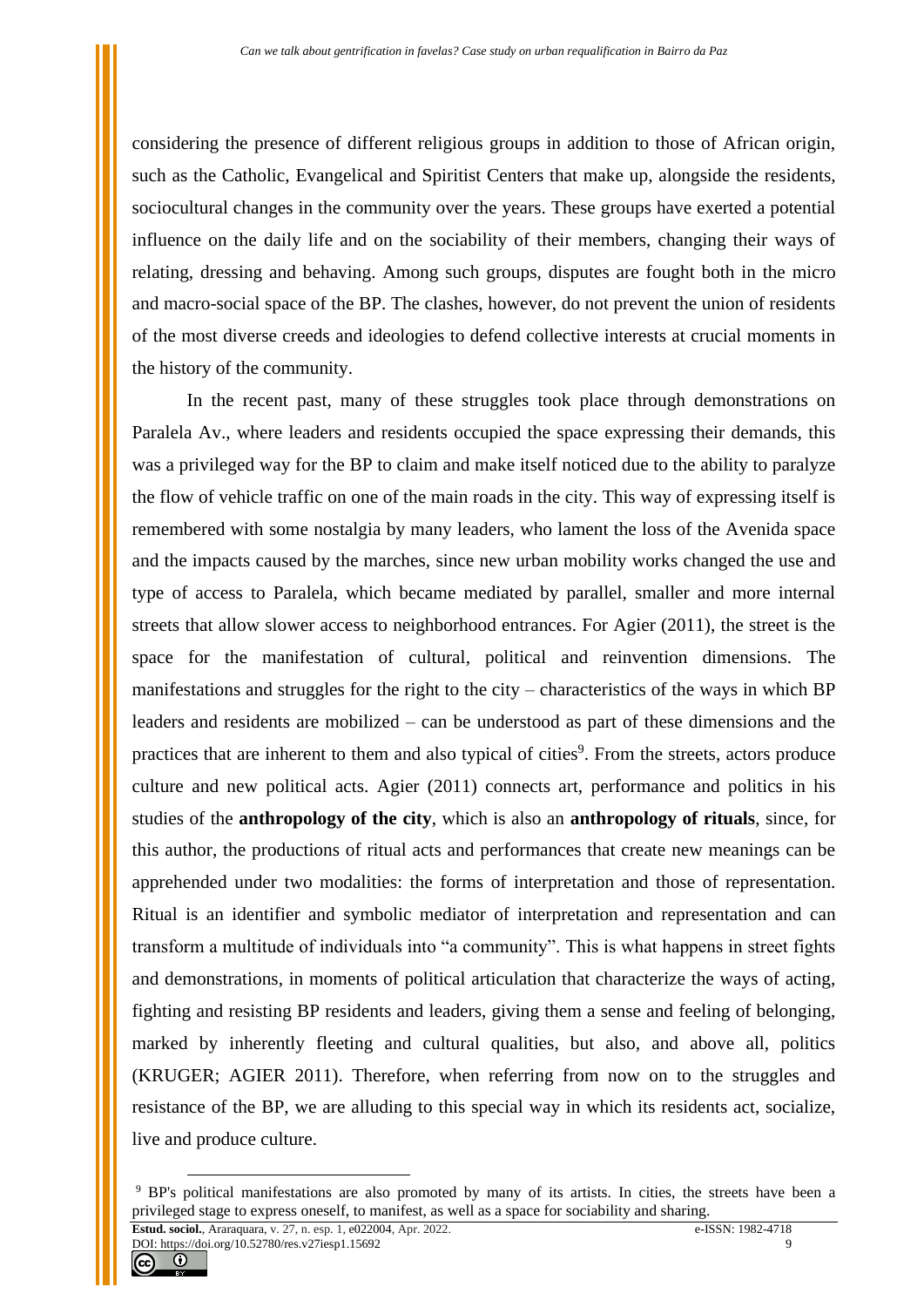Since 2005, when our research team started contacts with BP, we have witnessed several moments when leaders and residents came together to face different threats of possible removals arising from various spatial transformations around the community. However, we only saw expropriations between 2014 and 2016. Such evictions illuminate what we consider to be the most noticeable beginning of the gentrification process in that region of the Bahian capital (HITA; GLEDHILL, 2010; HITA, 2012, HITA, 2017; 2020; COSTA, 2017).

The first of these was the removal of about seventy houses from the front of the neighborhood due to the duplication works on Av. Orlando Gomes and construction of Av. 29 de março– projects carried out by the State Government, under the responsibility of the State of Bahia Urban Development Company (CONDER), whose main objectives were to improve urban mobility works. In addition to this work, the second project was developed by PMS to start macro-drainage and requalification works in the Beira Rio Street region, an area located on the banks of the Jaguaribe River, in the stretch of the river that passes through the BP. This project initially involved the expropriation of approximately thirty dwellings located on the banks of the river. Despite this action by the city hall, until the year 2017, the data from our surveys point to a significant growth in the number of new homes in this same region of the neighborhood: at least one hundred new hovels were built in the unoccupied area. And up to 300 by 2021.

It is worth noting the fact, pointed out by community leaders, that the project of expropriation of houses in Beira Rio responds to the interests and efforts of residents of middle/upper class condominiums, which border this region of the  $BP<sup>10</sup>$ . This location is also not included in the polygonal delimited by the PMS as Special Zones of Social Interest (ZEIS) of the BP. The Zeis are a legal and land regulation tool that can help to legitimize informal occupations throughout the country, helping inhabitants of these locations to have their right to remain in the territory guaranteed, as well as access to better quality and quantity of goods and services. This type of urban requalification processes is, a priori, one of the main objectives to be achieved by contemporary land tenure regularization processes. This is the case of the Casa Legal Program (PCL) whose initial objective was to regularize the land situation of around 30,000 families in an irregular housing situation throughout the city of Salvador. In the first quarter of 2013, BP was chosen to be the pilot community for the implementation of this program. Another 18 neighborhoods were covered by the PCL: Bate Coração, Fazenda Coutos, Nova Constitunte, Águas Claras, Nova Brasília do Aeroporto,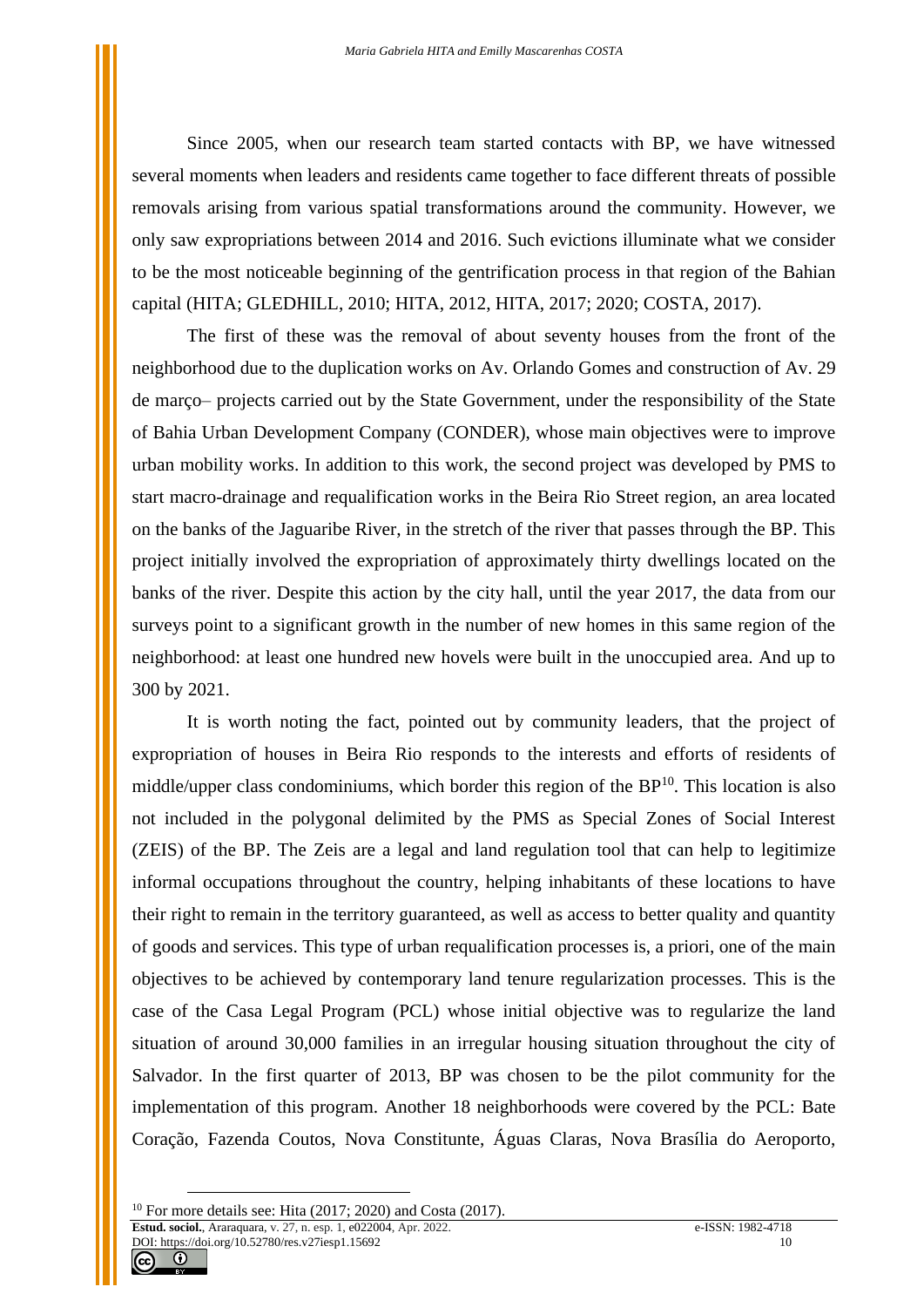Nova Brasília de Itapuã, Canabrava, Fazenda Grande do Retiro, Baixa do Camurujipe, Mata Escura, IAPI, Engomadeira, Alto do Coqueirinho, Alto da Esperança, Amazonas, Gamboa de Baixo and Solar do Unhão, Arraial do Retiro and Boca do Rio.

Land tenure regularization is a way of urbanizing informal areas or areas of irregular occupation and must be followed, a priori, by processes of greater requalification. In general, in the guidelines that guide urban policies, the delivery of the title must be followed or accompanied by the improvement of services and equipment, aiming at the greater integration of these communities with the formal city. In this sense, land tenure regularization plays an important role among public power actions in urban socio-spatial valorization, as well as for the observation of small changes brought to the lives of residents and the possible impacts that may arise as a result of this type of policy.

Until 2016, only the houses that were included within the ZEIS polygonal were regularized; properties outside this region, as well as those in risk areas, such as those in Beira Rio, could not benefit from the land tenure regularization program. It is worth noting that the process of titling these houses is closely related to the registration of residences in municipal bodies. This is the main argument used by the Municipality of Salvador (PMS) to attract beneficiaries to the PCL, due to the possibility that several of these properties may be transferred by inheritance, rented or sold on a regular basis, in the near future. Something that was supposedly forbidden to them before.

Residents and leaders report the increase in the number of houses that are now subject to the Urban Property and Territorial Tax (IPTU) after the implementation of the PCL, as well as the significant increase in this tax in residences that already paid this tax annually. In this sense, the IPTU collection appears in the course of the research carried out as an element that deserves attention, since a large number of the interviewed residents complained about the exorbitant amounts charged, saying that they do not match the socioeconomic reality of the community, nor with the space where live, from ZEIS. This type of information from extensive field work makes us defend the hypothesis that the increase in residential costs, whether due to higher IPTU taxation or the inclusion of these residents in regular and official use of piped water and electricity, in the long term, it can lead the poorest residents of the neighborhood to have to abandon these houses and seek other alternatives for more affordable housing, either within the same neighborhood in more precarious shacks, or in more distant and peripheral neighborhoods where many will tend to be relocated. Especially if they are beneficiaries of programs such as *Minha Casa Minha Vida*, associated with many processes of evictions and land regulation underway in the BP.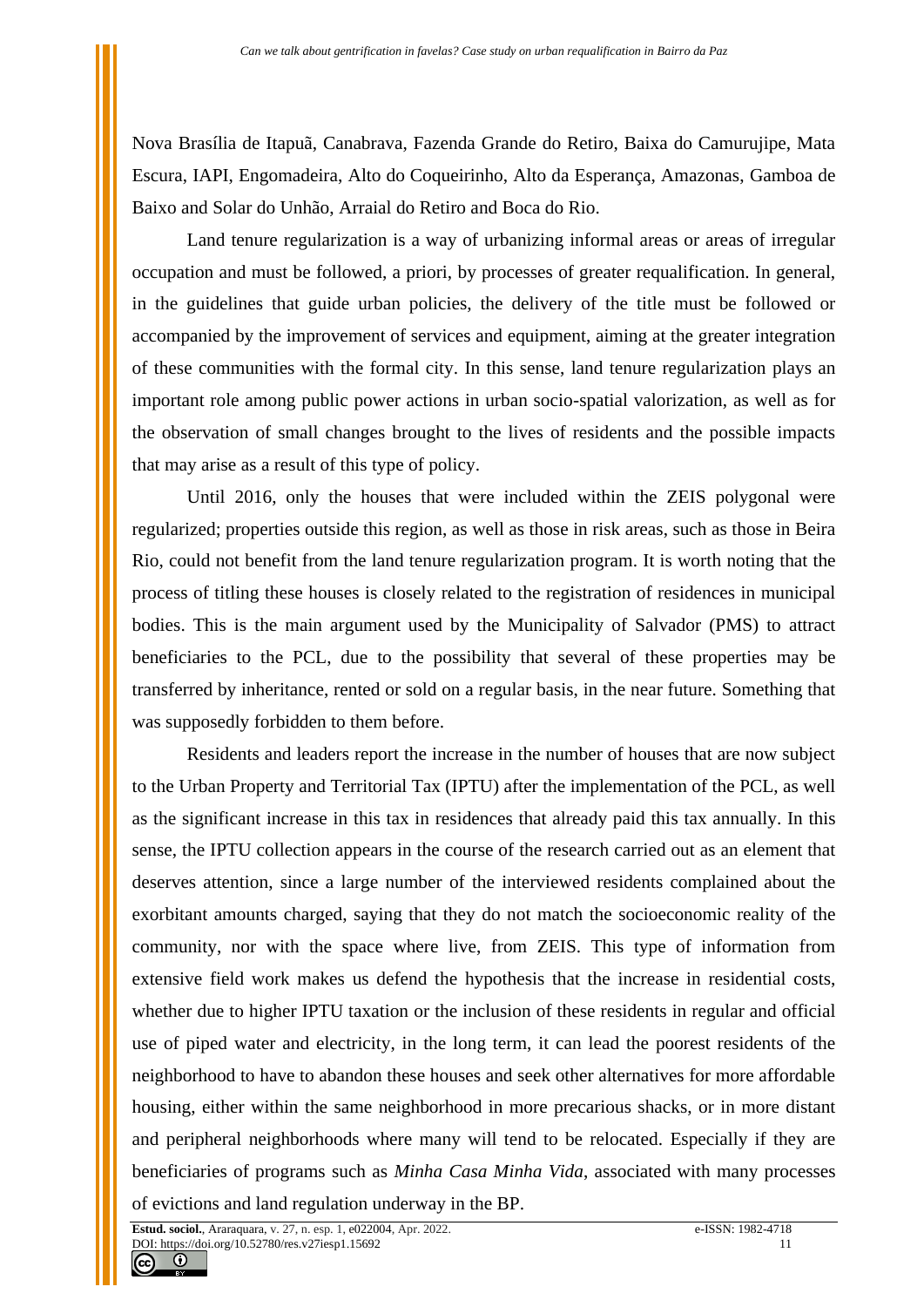The physical aspect of the neighborhood also showed changes over the years in which our research was developed, some of these changes were promoted by the action of the Municipality of Salvador (PMS), such as the *Morar Melhor Program* (PMM), which took place in parallel to the PCL. One of the PMM's actions was to carry out renovations of up to R\$ 5,000 (five thousand reais) per household to requalify houses in a precarious state in popular neighborhoods of Salvador. Representatives of the City Hall claimed that the renovations in the benefited residences would solve fundamental structural problems, such as ceiling repairs and construction of bathrooms. In turn, this program was strongly criticized by many BP leaders, especially those who oppose the current management of the PMS, for not considering the residents' claims about the real needs of real estate renovation. For these leaders, this entire process of refurbishing some houses took place in an arbitrary and electoral way, using low quality materials and prioritizing the painting of the facades of the houses much more than their internal structural problems, as they had alleged. Through 30 interviews carried out with PCL beneficiaries, and participant observation in meetings and negotiations between PCL leaders and bureaucrats, throughout the implementation process, it was possible to verify that the PMM (*Morar Melhor*) renovations were carried out in houses that were inside the polygonal and in front areas of the neighborhood, especially those located in regions that could be seen from Paralela Av., beautifying the view of the neighborhood for tourists arriving from the Airport and crossing the Paralela to reach the downtown.

Therefore, we argue that long-term public-private actions may also transform the socioeconomic and housing profile of this community without, therefore, losing sight of the significant transformation of the urban space of the Neighborhood from the 1980s to the present day, also resulting from the recognized struggle of this community for the urbanization of the place. The presence of the State has been installed in these communities through basic services such as social assistance, education, health, etc., which were – and still have been – central demands of the residents. In the BP, the state power has been more present through the installation of permanent police centers, such as the BCS, installed in the neighborhood since 2012.

If, on the one hand, we have the presence of the private sector and the real estate market, transforming Bairro da Paz into a large peripheral island surrounded by gated communities for the upper classes. On the other hand, we have the action of the public power modifying the surroundings of the community and making it increasingly accessible. It is not new in studies and research on urban expansion the importance of occupying peripheral regions for the development of the urban fabric, since, from there, the public power forced to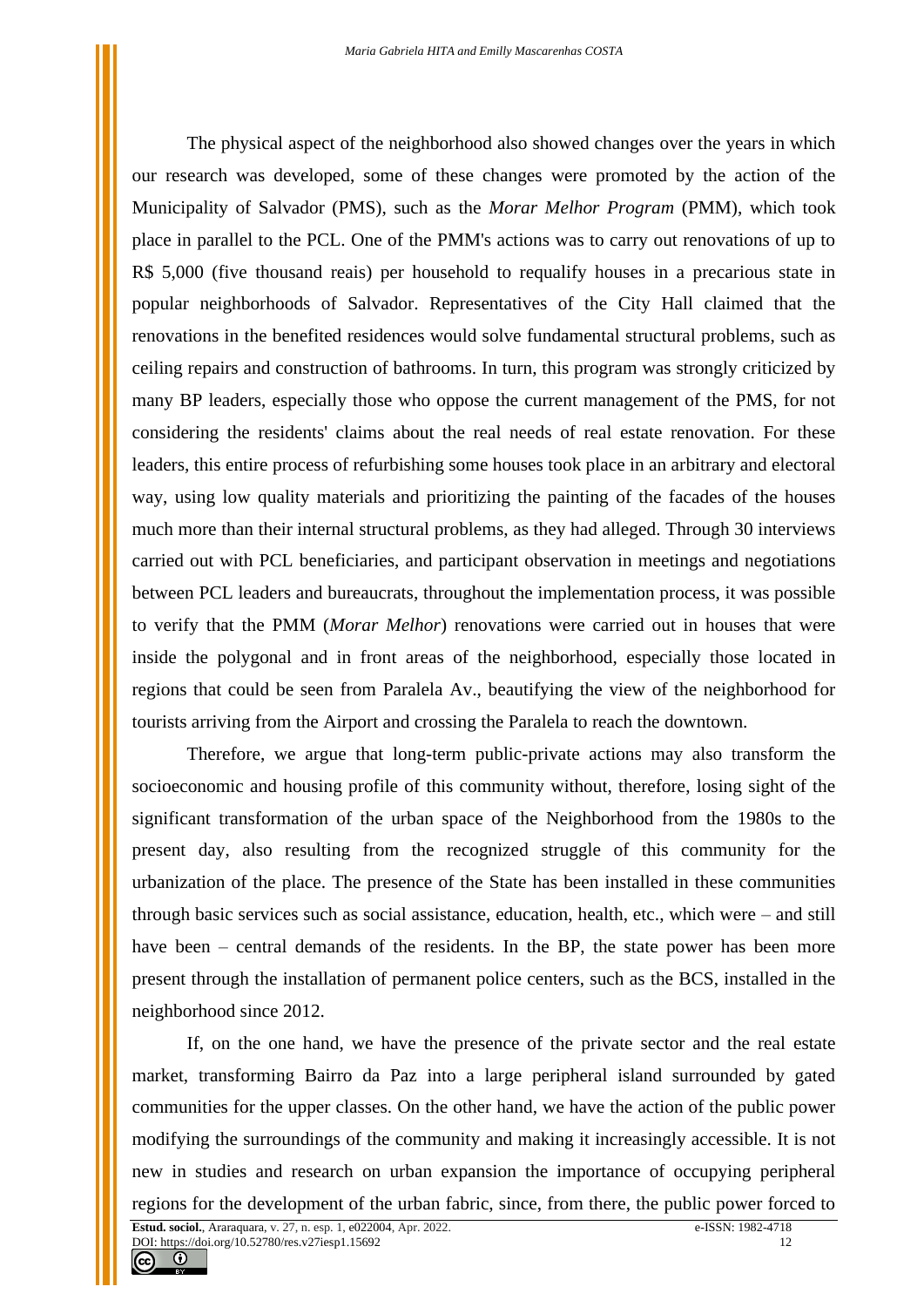invest in mobility, services and infrastructure, would, therefore, end up by value vacant land, which, after the benefits, could be sold at significantly higher prices (CALDEIRA, 2000; GORDILHO-SOUZA, 2000; ROLNIK, 2006; HOLSTON, 2013; CARVALHO; PEREIRA, 2014).

Below, we point out other recent transformations that have taken place around the BP. If during our visits to the countryside there were frequent reports about the difficulties of transport for the residents, a subway station was recently installed nearby, whose nomenclature refers to the name of the neighborhood. The BP subway station was inaugurated in the second half of 2017, and along with it, we can see several works that change the vision of the neighborhood for those who arrive. The requalification of the Jaguaribe River, the renovations of the front of the community by the PMM and a walkway that has a very high structure, today seem to disguise the air of periphery that characterized the community.

The name of the subway station draws attention especially due to the visibility that is now achieved by the community that, historically, has struggled with the stigma of being one of the largest favelas in the city. Reports from residents and leaders about the prejudices experienced "in the city" when revealing to live in Bairro da Paz are not uncommon. Likewise, as residents of "the city" there were countless times when we heard alarmed comments about the violence in the Neighborhood.



**Figure 1** – Salvador subway system (2018)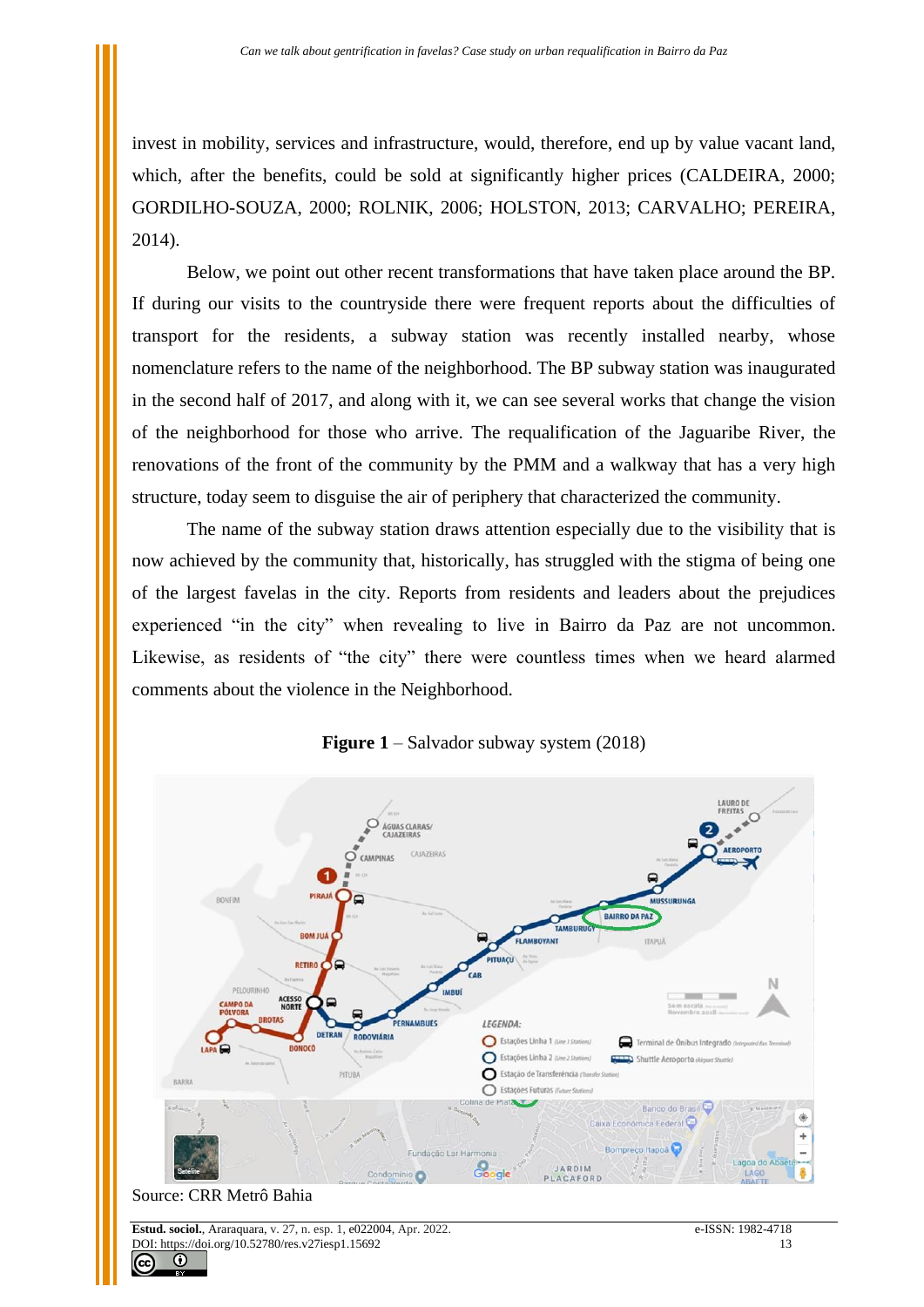When we look at Figure 1, which shows the map of Salvador with the projection of the subway system, we can observe two subway lines: line 1, which runs through the city's core and line 2, which runs through the Orla vector and connects the city to the Deputado Luís Eduardo Magalhães International Airport. It is interesting to note that, although other stations have the name of the neighborhoods they are close to, on line 2, Bairro da Paz is one of the few peripheral communities whose station highlights its name, along with the Pernambués and Mussurunga stations that are consolidated for a much longer time and that have always had greater ease of integration and access to the rest of the "city".

Another element that deserves to be highlighted is the history that the BP has in relation to the nomenclature of streets, squares, public institutions and even the neighborhood itself. It was born with the name of Malvinas and fought to become Bairro da Paz, in order to lose the negative connotation that the name related to the Falklands War had. Currently, squares and streets in the neighborhood allude to the history of struggle and cultural identities of the community, whose residents fought for the right to the city. Examples of toponyms of Bairro da Paz are names such as *Resistência* Street, *Praça das Decisões*, *Praça da Paz*, among other places and names of public institutions with direct reference to the days of struggle of the community. They also honor illustrious figures from Bairro da Paz, as in the case of Mestre Paulo dos Anjos High School, honoring an outstanding capoeira master who lived in the neighborhood (HITA, 2012).

In this sense, it is worth observing carefully what it means for Bairro da Paz to name the subway station that is located in its mediations. It is indisputable that a nearby metro station offers mobility and access advantages that did not exist before. However, at the same time that the station solves a serious problem, the poor accessibility and integration of the BP with the rest of the city, can be an attractive element for residents with a higher socioeconomic profile than the usual residents of the community, generating a possible real estate valuation and making it difficult for poorer residents to stay.

It is not exclusive to Bairro da Paz the extinction of many of the bus lines that circulated between the neighborhoods before the operation of subway transport. In the case of BP, we can observe that the road transport lines that connected the neighborhood directly with other regions of the city were removed, reducing mobility options. Currently, in the BP, there are only lines to Mussurunga Station, the most important bus and subway station in the region. Despite the greater ease of travel provided to BP residents by the subway station located on the margins of the community, we cannot ignore the fact that it reduced the possibilities of travel to other neighborhoods in Salvador without the need for integration with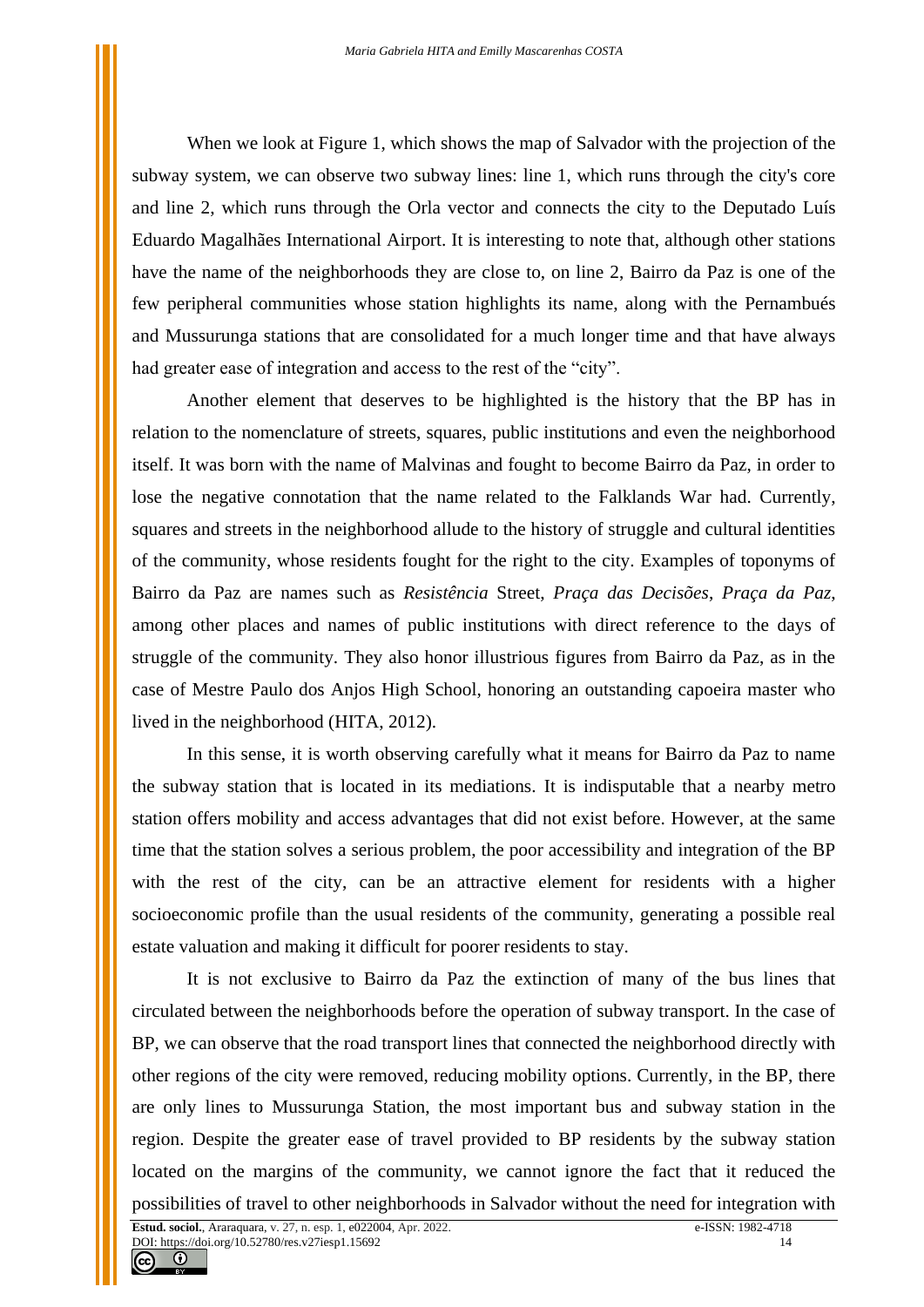the subway. It is worth, therefore, to question and analyze in a more qualitative and in-depth way the effects of the arrival of the subway in Bairro da Paz for residents of different areas, from the more central and consolidated ones, located within the ZEIS polygonal, to those more distant, more difficult to access. Would the BP Station have, in fact, improved the integration and mobility of the entire BP community and residents?

If, on the one hand, the subway increases integration and urban mobility through public transport, on the other hand, the large territorial extension of the neighborhood, when combined with the removal of bus lines, can be a hindrance in the locomotion of residents of more peripheral regions within the community and to other more distant areas of the neighborhood. This is because access to buses, which was already problematic and presented significant intervals, after the reduction of lines had its passages increasingly time consuming.

The process of local development of Bairro da Paz, as seen, was gradual and, currently, the residents have equipment and services that improve the quality of life, when compared to the beginning of the occupation in the 1980s. Despite the expropriation menace seems to have disappeared, other ways of voluntarily evicting more vulnerable residents are noticeable, due to the need to reduce housing costs. That is why we argue that gentrification has reinvented itself and adapted itself to new urban scenarios, now operating in the growing peripheries.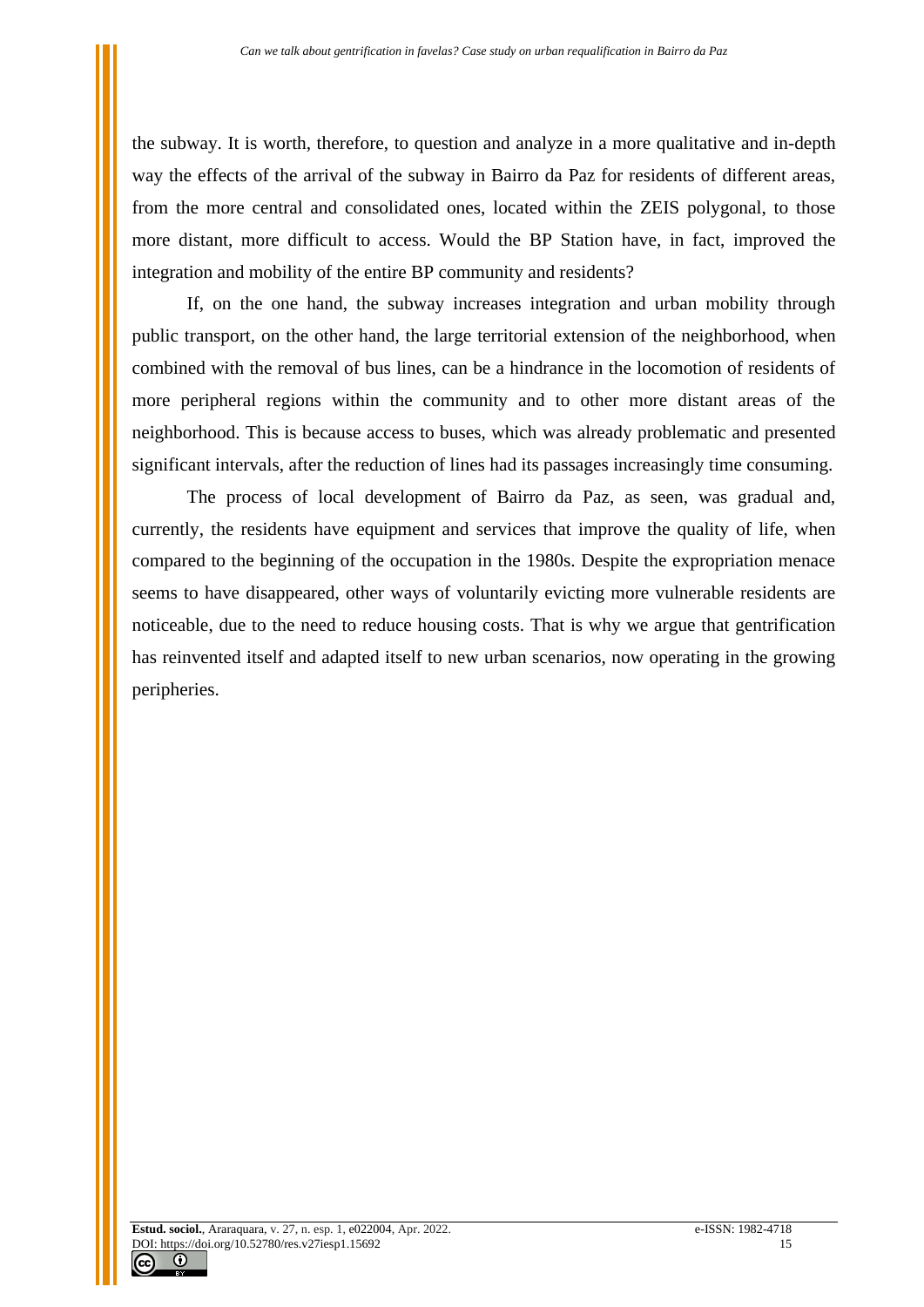

**Figure 2 –** Neighborhood of Peace and its surroundings

Based on the transformations observed over the years of research in Bairro da Paz, especially in the central region and recognized as ZEIS, as well as in several other studies some cited in this work - we defend the need to rethink the use of the term gentrification within the molds and urban transformations that occur in large Latin American cities.

## **So, can one speak of gentrification?**

Despite being a peripheral neighborhood and presenting many of the problems common to this type of context, during the years of our research in the place, no interviewee showed an explicit desire to want to leave and move to other regions of the city. Despite this, in recent years, we have followed the departure of some residents and community leaders to other neighborhoods, some of them because they were benefited by the *Minha Casa Minha Vida* Program (PMCMV), others because their homes were expropriated by works that took place in the Beira Rio region. and in front of Paralela Av., in the years 2016 and 2014, respectively.

During the PCL implementation phase, discussions were common about the possibility of building a PMCMV housing project within the BP, so that some of the benefited residents

Source: Google Maps (2021)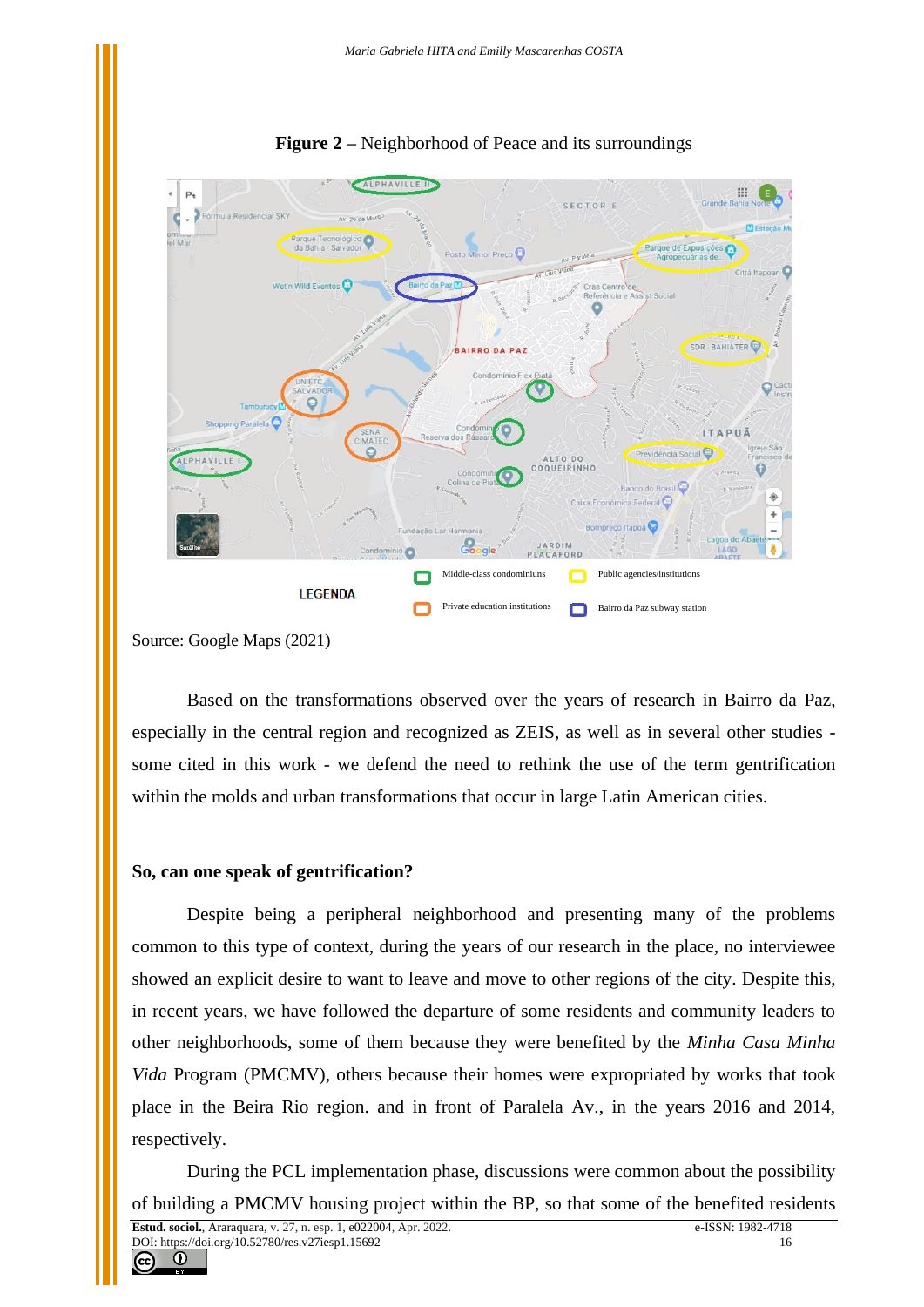could continue living in the neighborhood. Despite the struggle of some leaders, who mapped possible regions where to allocate a housing project for the program in the community, there was no positive response from the government to this demand. Thus, the majority of residents benefiting from the PMCMV were relocated to other more distant and peripheral regions. Phrases such as "here is the best place to live", pronounced by residents of different areas of the neighborhood, were common when asked about the desire to stay or go to live in other regions of the city. However, it caught our attention when given by a former resident of a highly valued middle-class neighborhood in the city. At the time of the interview, he said he preferred to live in BP, where he has some small and medium-sized companies and good friends.

Urban transformations and the arrival of goods and services to the BP are noticeable over the years. The community grew in step with the growth of the city and, above all, with the increasing occupation of Paralela Av. Despite the deficiencies and low quality of the service offered, the residents and leaders of BP are currently fighting another type of battle with the government. Unlike what happened in the first years of the occupation, when the struggles were based on the right to housing and permanence in the city's soil, current demands were transformed with the arrival of a new urban apparatus. Currently, the demands of the residents are more directed to the search for the quality of services and equipment offered, as well as in the negotiation in search of social counterparts that bring certain advantages to the neighborhood and its inhabitants. These counterparts do not necessarily materialize in offers of urban equipment and infrastructure, as sought after and desired. They often appear in the form of funding for professional training courses for the community or as more specific benefits for some of the Non-Governmental Organizations (NGOs) involved in the negotiation.

Despite the attempt and claim to build a MCMV housing complex within the BP for those who wanted to remain, it was noticeable that there was almost a consensus among the leaders that the removal of those houses was something already expected and even necessary for the good and better development of the city, region and even for the interests of the neighborhood as a whole. In this way, it is clear that many of the actions developed by the community today aim more at negotiating the best counterparts for the neighborhood before defending the interests of evicted families (HITA, 2017; 2020). If, on the one hand, the community has been going through a slow and subtle process of transformation, driven by urban policies that value the surroundings of the neighborhood, on the other hand, internal urban policies fulfill the role of making sure that residents are obliged to pay, each time more,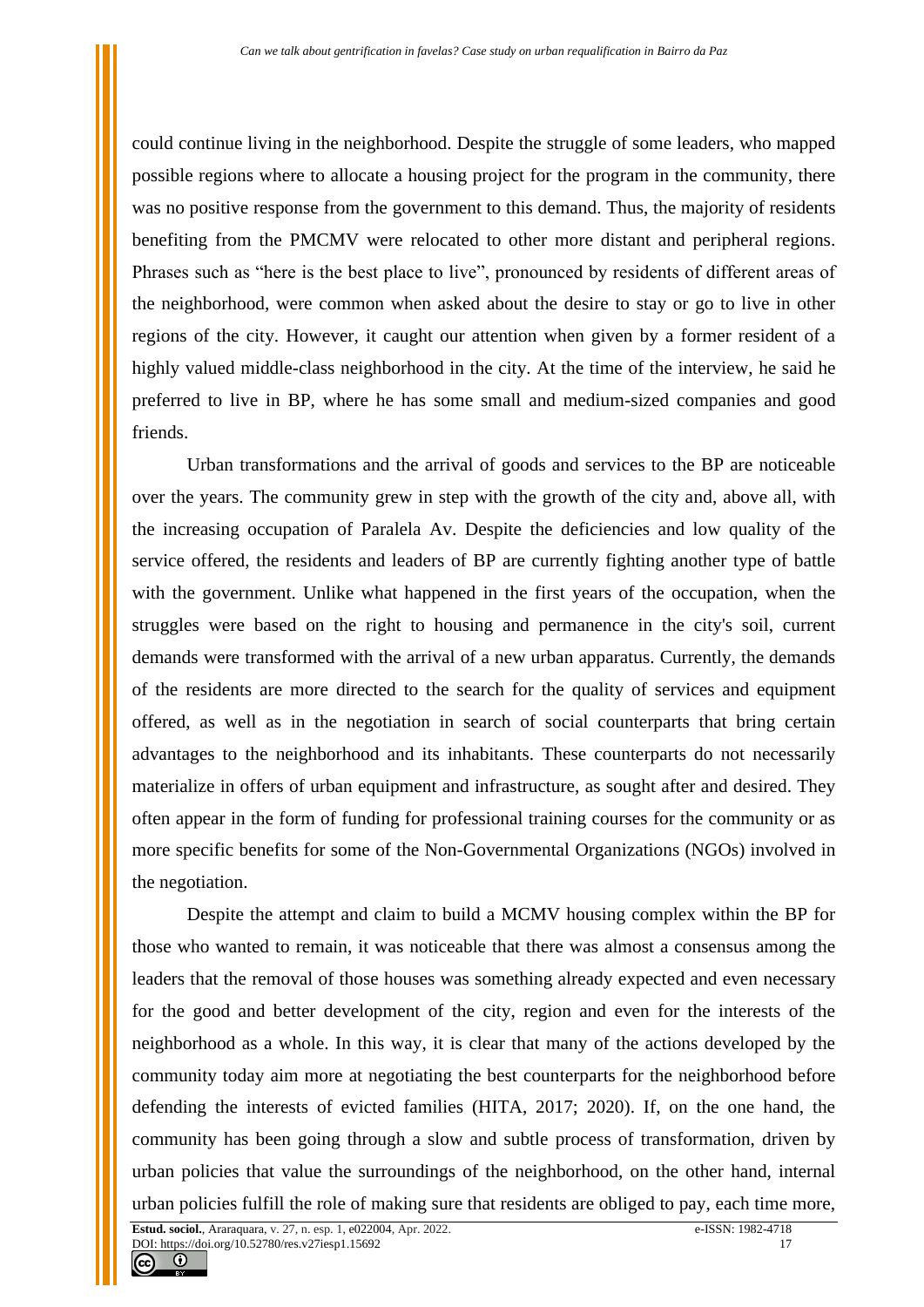with the costs of improving the quality of life of their community and region, through the inclusion of residents in payments of fees, taxes and services, previously forgiven in order to reduce the cost of housing.

Although we do not rule out the possibility that homeowners may be taking advantage of the neighborhood's appreciation as a way of earning money by renting or selling their homes. In this article, the focus was to discuss public actions that make it impossible for poorer residents and more peripheral areas to stay in more urbanized and central centers of the city, such as those of the BP. We believe that some of these homes will be gradually expropriated for legitimate reasons, such as public need/utility or risk to the home. In parallel to this, the poorest residents of the BP residing within the polygonal may be expelled from the neighborhood without any expropriation actions, since, at a given moment, they will no longer be able to afford the costs of housing in the region, needing to look for cheaper and less valued regions to survive. In addition to the fact that the documentation delivered by the PCL allows them to transact business with the built property, such as sale or rent. In this way, we believe that only the most affluent residents with greater purchasing power will be able to maintain their residence in Bairro da Paz, which will increasingly receive residents of higher social classes.

It is almost a consensus among specialists on cities and urban policies that government actions tend to accompany the interests of capital, especially real estate and tourism. However, it is worth mentioning that urban social movements, strengthened at the end of the military dictatorship in Brazil, have been transforming the molds and guidelines of urban policies, starting to guide them in the search for the construction of more democratic and less unequal cities through participatory processes. The inclusion of political actors representing civil society does not, however, guarantee that urban policies are constructed with a view to ensuring the rights of urban citizens, nor their interests. This is why the effectiveness of social participation in the formulation and monitoring of public policies by these sectors of civil society is highly questionable. That is why it is necessary to be attentive to the subtleties that may deny recently conquered rights. In this sense, we believe that the gentrifying action of the public power and the private sector can arise through other molds besides those described by the traditional literature on the subject. Likewise, we need to update our perspectives on the places where such policies are being implemented and on their impacts in different locations.

Therefore, we argue that concepts such as gentrification not only serve to understand the resumption of requalification of old central/traditional regions by the middle classes, but can also help us to think and understand other transformations produced by public-private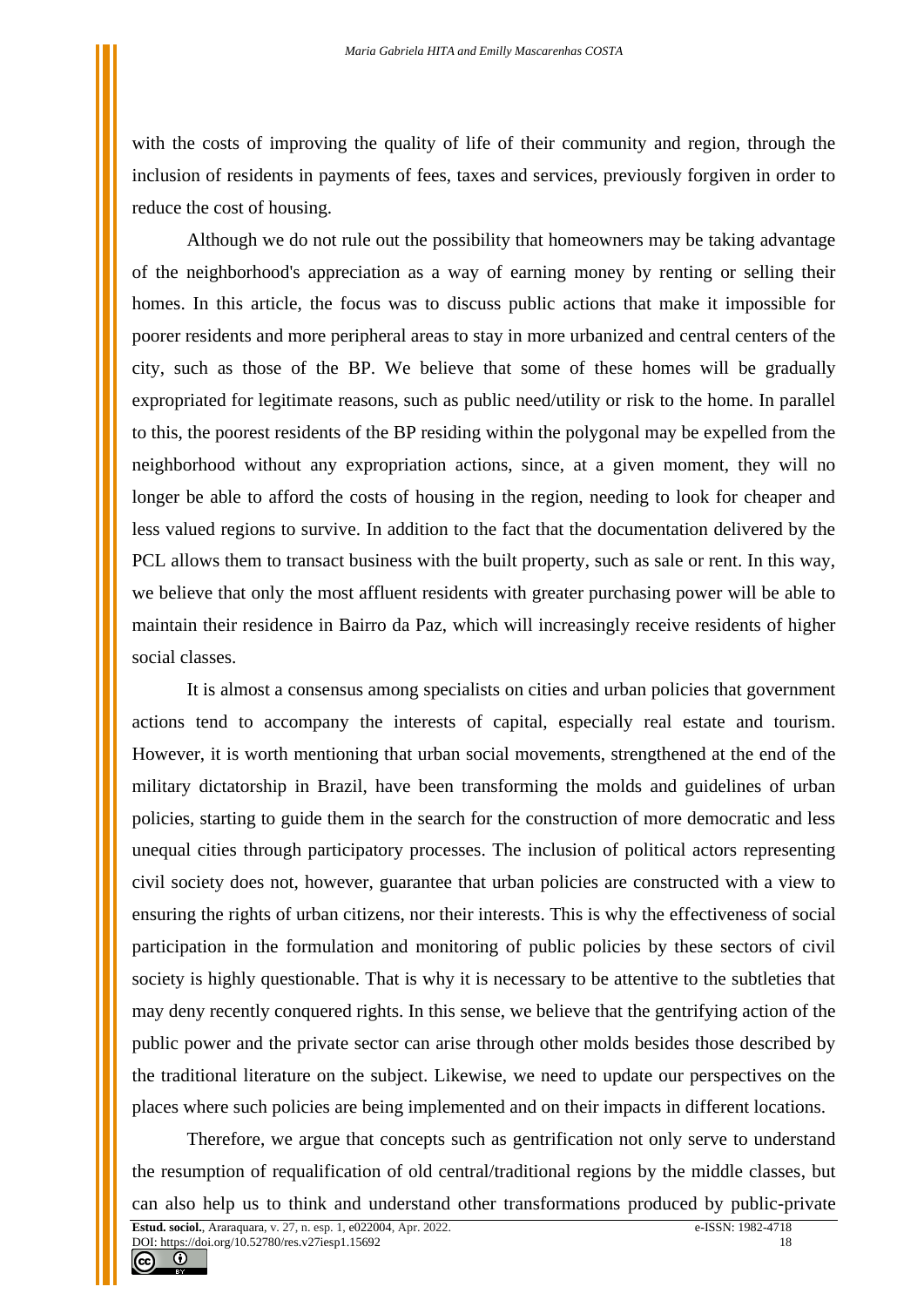actions in peripheral places, once impacted by hygienist policies and expropriation. The legal support for the permanence and right to the city of the residents of these areas, after the promulgation of the City Statute (2001) does not eliminate the socio-spatial differences or real estate interest in speculation regions. For this reason, we defend a more attentive and nuanced look at the analysis of processes experienced in needy communities and their surroundings, identifying who are the real beneficiaries of the set of urbanization and land regulation actions and their impacts on the poor and vulnerable.

In these terms, we believe that Bairro da Paz has been going through a discreet and slow process of gentrification, which may have the final consequence of reducing the central area of the neighborhood, which is demarcated by PMS as ZEIS. In this way, the neighborhood may undergo transformations not only in the total physical area, which may be further reduced by new and future expropriations under justifications such as environmental risks or public needs, but also in the type of internal social composition of those who leave, stay or arrive.

Transformations such as those described may lead the neighborhood to a slow process of greater "bourgeoisness", even if, in the short and medium term, it is unlikely to be occupied by populations from the middle and upper classes. In this way, we believe that the concept of gentrification can help us to account for urban transformations that are different from those to which the phenomenon was restricted when it was first used by Ruth Glass (2018), given the social reality and cities going through significant transformations, which may imply the need to review new uses of some concepts.

## **REFERENCES**

AGIER, M. **Antropologia da cidade**: lugares, situações, movimentos. São Paulo: Ed. Terceiro Nome, 2011.

ALCÂNTARA, D**. Das Malvinas ao Bairro da Paz**: história de uma luta pela função habitacional do território urbano. Salvador: FACOM/UFBA, 2005.

AZEVEDO, U. B. **Nas trilhas da cultura**: cidade, redes e trajetos de atores culturais negros do Bairro da Paz. Orientador: HITA. 2017. Dissertação (Mestrado em Ciências Sociais) – Universidade Federal da Bahia, 2017.

BIDOU-ZACHARIASEN, C. Introdução. *In*: BIDOU-ZACHARIASEN, C. (org.). **De volta à cidade**: dos processos de gentrificação às políticas de "revitalização" dos centros urbanos. São Paulo: Anablume, 2006.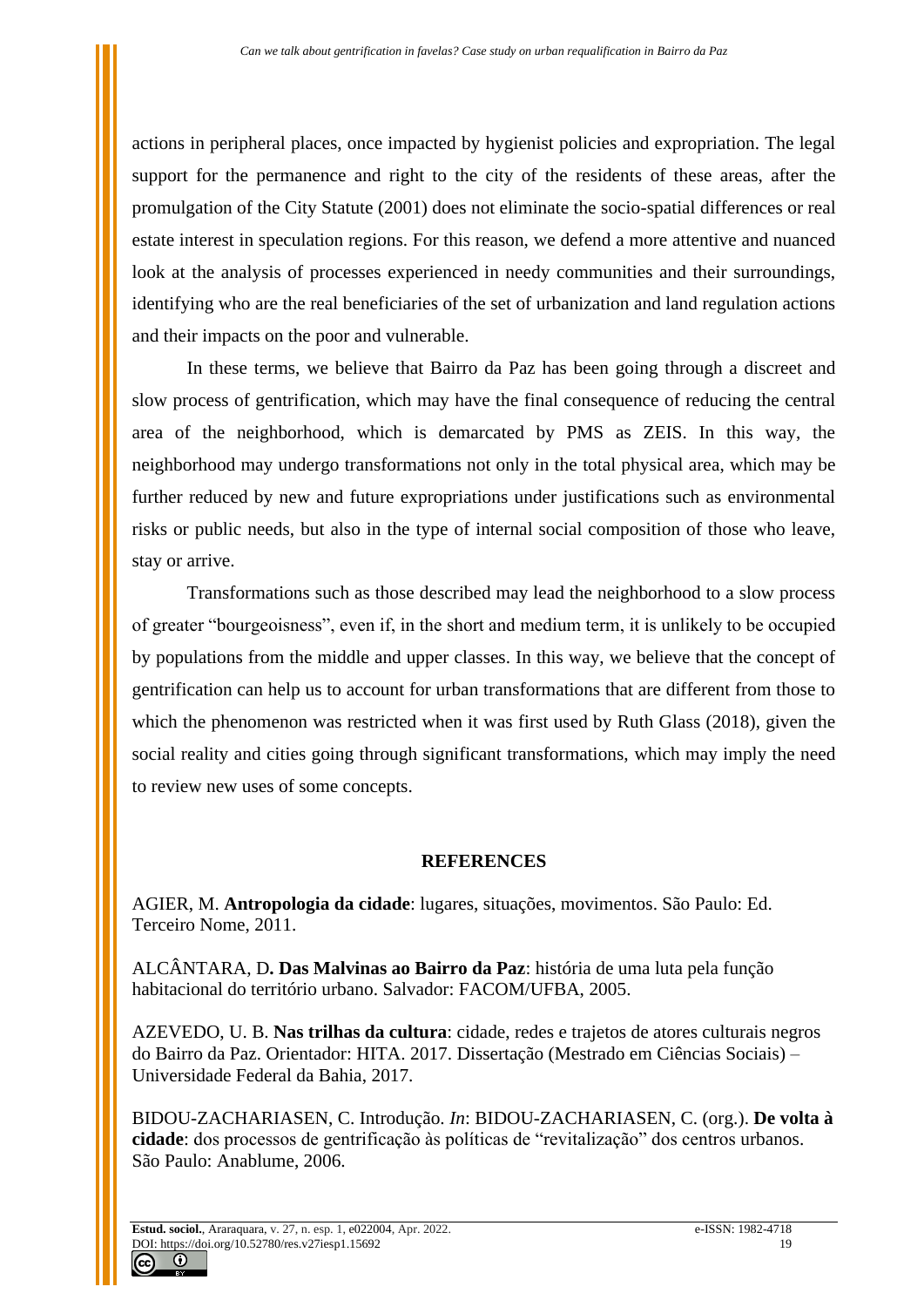BRASIL. **Estatuto da Cidade**: 2001. 3. ed. Brasília, DF, 2008. Available: [https://www2.senado.leg.br/bdsf/bitstream/handle/id/70317/000070317.pdf.](https://www2.senado.leg.br/bdsf/bitstream/handle/id/70317/000070317.pdf) Access: 13 Feb. 2022.

CALDEIRA, T. P. R. **Cidade de muros**: crime, segregação e cidadania em São Paulo. São Paulo: Ed 34/ Edusp, 2000.

CARVALHO, I. M. M.; PEREIRA, G. C. Salvador como negócio. *In*: CARVALHO, I. M. *et al.* (org.). **Metrópoles na atualidade brasileira**: transformações, tensões e desafios da Região Metropolitana de Salvador. Salvador: EDUFBA, 2014.

COSTA, E. M. **Casa Legal**: Estudo de caso sobre o Programa de Regularização fundiária em Salvador-BA. Orientador: HITA, 2017. Dissertação (Mestrado em Ciências Sociais) – Universidade Federal da Bahia, 2017.

CRIEKINGEN, M. A gentrificação do bairro Saint-Georges em Lyon: a convivência de mobilidades diferenciadas. *In*: BIDOU-ZACHARIASEN, C. (org.). **De volta à cidade**: dos processos de gentrificação às políticas de "revitalização" dos centros urbanos. São Paulo: Anablume, 2006.

FLEURY, S.; OST, S. O Mercado sobe o Morro. A Cidadania Desce? Efeitos socioeconômicos da pacificação no Santa Marta. **Dados**, v. 56, n. 3, 2013.

FREEDAM, J.; BURGOS, M. Accumulation by forced removal: the thinning of Rio de Janeiro's favelas in preparation for the games. **Journal of Latin American Studies**, v. 49, n. 5, p. 549-577, 2015.

GLASS, R. **Gentrificação**. FFLCH enciclopédia [de antropologiA](https://ea.fflch.usp.br/) – USP. 03 jul. 2018. Disponível em: [https://ea.fflch.usp.br/conceito/gentrificacao.](https://ea.fflch.usp.br/conceito/gentrificacao) Acesso em: 13 fev. 2022.

GORDILHO-SOUZA, A. M**. Limites do Habitar**. Salvador: EDUFBA, 2000.

HITA, M. G. From Resistance Avenue to the Plaza of Decisions: New Urban Actors in Salvador, Bahia. *In*: GLEDHILL, J.; SHELL, P. (org.). **New Approaches to Resistence in Brazil and Mexico**. 1. ed. Durham Nth Caroline & London: Duke University Press, 2012. p. 269-288.

HITA, M. G.; DUCCINI, L. Da Guerra à Paz: o nascimento de um ator social no contexto da "Nova Pobreza" urbana em Salvador-Ba. **Caderno CRH**, v. 20, p. 281-297, 2007.

HITA, M. G.; GLEDHILL, J. E. Antropologia na análise de situações periféricas urbanas. **Cadernos Metrópole**, São Paulo, v. 12, n. 23, p. 189-209, jan./jun. 2010.

HITA, M.G. Uma comunidade periférica da cidade de salvador: entre a requalificação urbana e a pacificação policial. *In*: GLEDHILL, J.; HITA, M.G.; PERELMAN, M. (org.). **Disputas em torno do espaço urbano**: processos de (re)produção/construção e apropriação da cidade. 2. ed. Ed UFBA, 2017 [2020]. p. 187-216.

HOLSTON, J. **Cidadania Insurgente**: disjunções da democracia e da modernidade no Brasil**.** São Paulo: Companhia das Letras, 2013.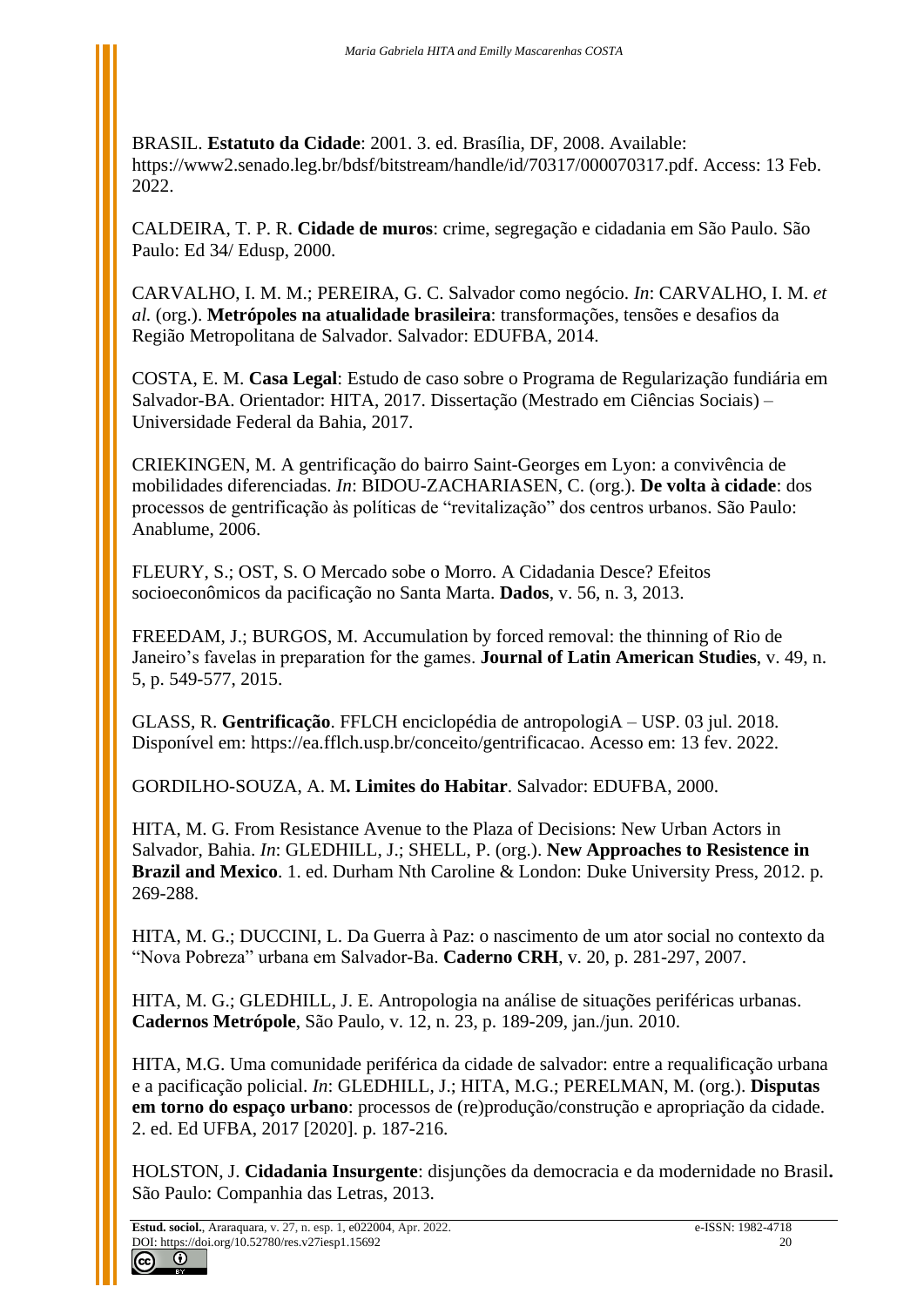KRUGER, C.; AGIER, M. Antropologia da cidade: lugares, situações, movimentos [resenha]. **Campos**, v. 12, n. 1, p. 139-144, 2011.

LEITE, R. P. Contra-usos e espaço público: notas sobre a construção social dos lugares na Manguetown. **Revista Brasileira de Ciências Sociais**, v. 17, n. 49, p. 115-134, 2002.

MOURAD, L.; FIGUEIREDO, G. C.; BALTRUSIS, N. Gentrificação no 2 de Julho, em Salvador: modos, formas e conteúdos. **Cadernos da Metrópole**, v. 16, n. 32, nov. 2014.

RIBEIRO, D. A. Reflexões sobre o conceito e a ocorrência do processo de *gentrification* no Parque Histórico do Pelourinho, Salvador-BA. **Cadernos Metrópoles**, São Paulo, v. 16, n. 32, p. 461-486, nov. 2014. Disponível em:

https://www.scielo.br/j/cm/a/pKHxHG8X9XTWW6ZkrVXMSGj/?lang=pt . Acesso em: 10 fev. 2022.

ROLNIK, R. A construção de uma política fundiária e de planejamento urbano para o país avanços e desafios. **Políticas Sociais**: acompanhamento e análise. 12 fev. 2006. Disponível em:

[https://www.ipea.gov.br/portal/index.php?option=com\\_content&view=article&id=5774&Item](https://www.ipea.gov.br/portal/index.php?option=com_content&view=article&id=5774&Itemid=9) [id=9.](https://www.ipea.gov.br/portal/index.php?option=com_content&view=article&id=5774&Itemid=9) Acesso em: 10 fev. 2022.

SANTOS, J. **A Cidade Poli(Multi)Nucleada**: a reestruturação do Espaço Urbano de Salvador. Salvador, Edufba, 2013.

SCHEINOWITZ, A.S. **O macroplanejamento da aglomeração de Salvador**. Salvador: Secretaria da Cultura e Turismo, EGBA, 1998.

SMITH, N. A gentrificação generalizada: de uma anomalia local à 'regeneração' urbana como estratégia urbana global. *In*: BIDOU-ZACHARIASEN, C. (org.). **De volta à cidade**: dos processos de gentrificação às políticas de "revitalização" dos centros urbanos. São Paulo: Anablume, 2006.

SMITH, N. Gentrificação, a fronteira e a reestruturação do espaço urbano. GEOUSP: **Espaço e Tempo**, São Paulo, n. 21, p. 15-31, 2007.